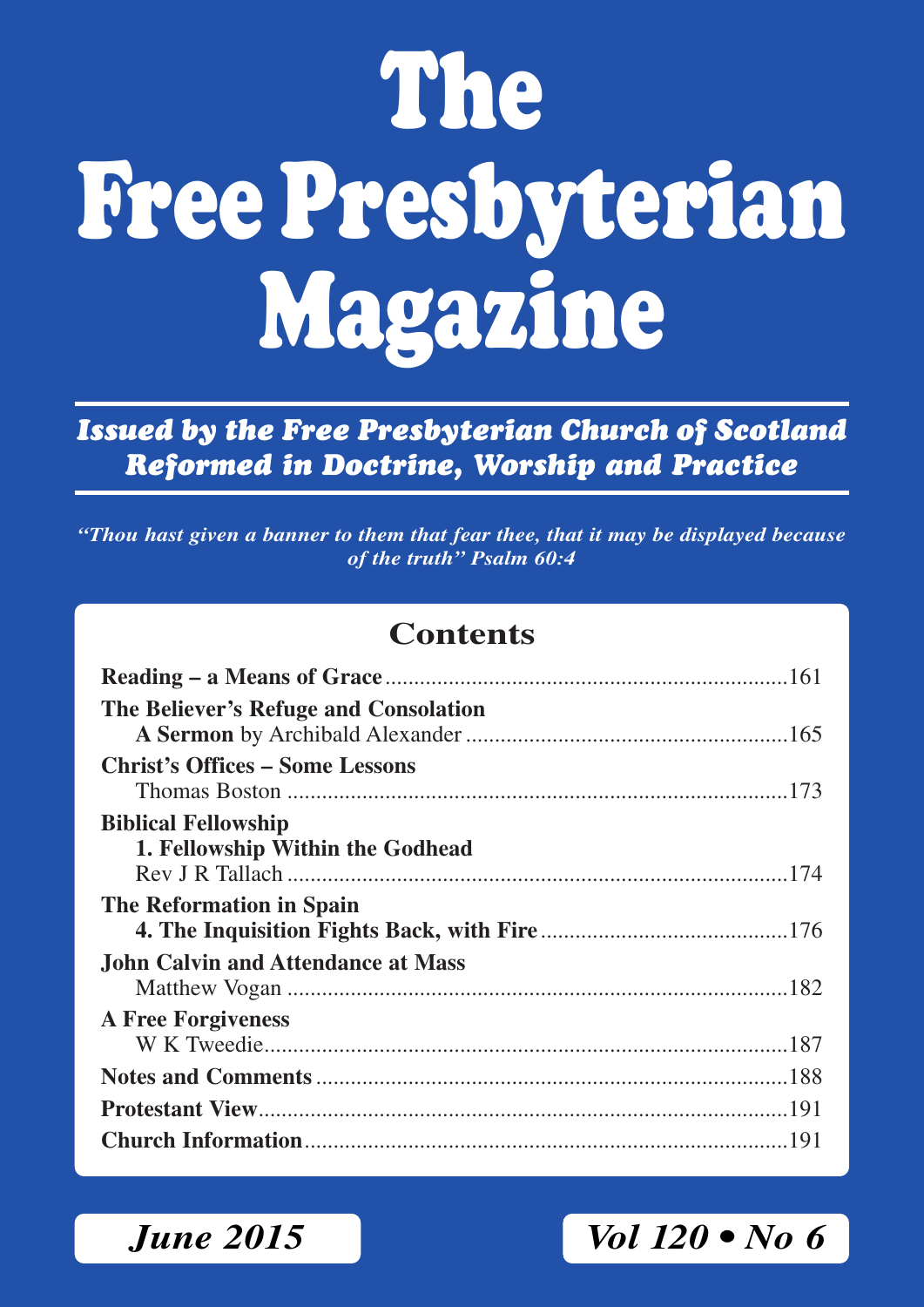### **The Free Presbyterian Church of Scotland**

**Moderator of Synod: Rev D Macdonald BA, F P Manse, Bayhead, North Uist, HS6 5DS.** 

**Clerk of Synod:** Rev J MacLeod MA, 6 Church Avenue, Sidcup, Kent, DA14 6BU; tel: 020 8309 1623, e-mail: JMacL265@aol.com.

**Assistant Clerk:** Rev J R Tallach MB ChB, 2 Fleming Place, Stornoway, HS1 2NH; tel: 01851 702501.

**General Treasurer:** Mr W Campbell, 133 Woodlands Road, Glasgow, G3 6LE; tel: 0141 332 9283, fax 0141 332 4271, e-mail: wc.fpchurch@btconnect.com.

**Law Agents:** Brodies LLP, 15 Atholl Crescent, Edinburgh, EH3 8AH; tel: 0131 228 3777.

#### **Clerks to Presbyteries:**

**Northern:** Rev D W B Somerset BSc DPhil, 18 Carlton Place, Aberdeen, AB15 4BQ; tel: 01224 645250.

**Southern:** Rev R MacLeod BA, 4 Laurel Park Close, Glasgow, G13 1RD; tel: 0141 954 3759.

**Western:** Rev A E W MacDonald MA, F P Manse, Gairloch, Ross-shire, IV21 2BS; tel: 01445 712247.

**Outer lsles:** Rev K D Macleod BSc, F P Manse, Ferry Road, Leverburgh, Isle of Harris, HS5 3UA; tel: 01859 520271. **Australia and New Zealand:** Rev G B Macdonald BSc, 60 Hamilton St, Riverstone, NSW 2765; tel. 02 9627 3408.

**Zimbabwe**: Rev S Khumalo, Stand No 56004, Mazwi Road, Lobengula, PO Magwegwe, Bulawayo; tel: 00263 9407131.

**Zimbabwe Mission Office:** 9 Robertson Street, Parkview, Bulawayo; tel: 002639 62636, fax: 002639 61902, e-mail: fpchurch@gmail.com.

#### **Residential Care Homes:**

Ballifeary House, 14 Ness Walk, Inverness, IV3 5SQ; tel: 01463 234679.

Leverburgh Residential Care Home, Ferry Road, Leverburgh, Isle of Harris, HS5 3UA; tel: 01859 520296.

**Website of the Free Presbyterian Church of Scotland:** www.fpchurch.org.uk.

### **The Free Presbyterian Magazine**

Published by The Free Presbyterian Church of Scotland (Scottish Charity Number SC003545). Subscriptions and changes of address to be sent to the General Treasurer, Mr W Campbell, 133 Woodlands Road, Glasgow, G3 6LE; tel: 0141 332 9283. The subscription year begins in January. Prices are on back cover. One month's notice is required for change of address. Queries about delivery of the magazines should be sent to the General Treasurer, not the printer.

**Editor:** Rev K D Macleod BSc, F P Manse, Ferry Road, Leverburgh, Isle of Harris, HS5 3UA. Tel: 01859 520271; e-mail: kdmacleod@gmail.com. Unsigned articles are by the Editor.

**Editorial Board:** The Editor, Rev N M Ross, Rev D W B Somerset, Mr K H Munro.

**Deadline for sending material to the Editor:** The beginning of the month previous to publication.

**The Gaelic Supplement** (quarterly): Editor: Rev A W MacColl MA PhD, F P Manse, Swainbost, Isle of Lewis, HS2 0TA. Available free on request.

**Youth Magazine:** *The Young People's Magazine*. Editor: Rev K D Macleod BSc.

### **Communions**

**January:** *First Sabbath:* Nkayi; *Fourth:* Auckland, Inverness, New Canaan.

**February:** *First Sabbath:* Broadstairs*; Second:* Dingwall; *Third:* Stornoway; Wellington; *Fourth:* Larne, North Uist, Zenka. **March:** *First Sabbath:* Sydney, Ullapool; *Second:* Ness, Portree, Tarbert; *Third:* Halkirk, Kyle of Lochalsh; *Fourth:* Barnoldswick; *Fifth:* Ingwenya, North Tolsta.

**April:** *First Sabbath:* Gisborne; *Second:* Leverburgh, Maware, Staffin; *Third:* Chesley, Laide; *Fourth***:** Glasgow; Mbuma. **May:** *First Sabbath:* Aberdeen, Grafton, London; *Second:* Achmore, Donsa, Scourie; *Third:* Edinburgh; *Fifth***:** Chiedza.

**June:** *First Sabbath:* Perth; *Second:* Nkayi, Santa Fe, Shieldaig; *Third:* Lochcarron, Uig; *Fourth:* Bulawayo, Gairloch, Inverness, Raasay.

**July:** *First Sabbath:* Beauly; *Second:* Bonar Bridge, Staffin; *Third:* Applecross, Auckland, Fort William; *Fourth:* Cameron, Struan.

**August:** *First Sabbath:* Dingwall; *Second:* Leverburgh, New Canaan, Somakantana; *Third:* Laide; *Fourth:* Tomatin, Vatten; *Fifth:* Stornoway, Zenka.

**September:** *First Sabbath:* Chesley, Sydney, Ullapool; *Second:* Halkirk, Munaka, Portree; *Third:* Tarbert; *Fourth:* Aberdeen, Barnoldswick, Farr, Ingwenya, North Uist.

**October:** *First Sabbath:* Dornoch, Grafton, Lochcarron, North Tolsta; *Second:* Gairloch, Ness; *Third:* London; *Fourth:* Edinburgh, Gisborne, Uig, Mbuma.

**November:** *Second Sabbath:* Glasgow; *Fifth:* Chiedza.

**December:** *First Sabbath:* Singapore; *Second:* Tauranga. *Third*: Bulawayo, Santa Fe.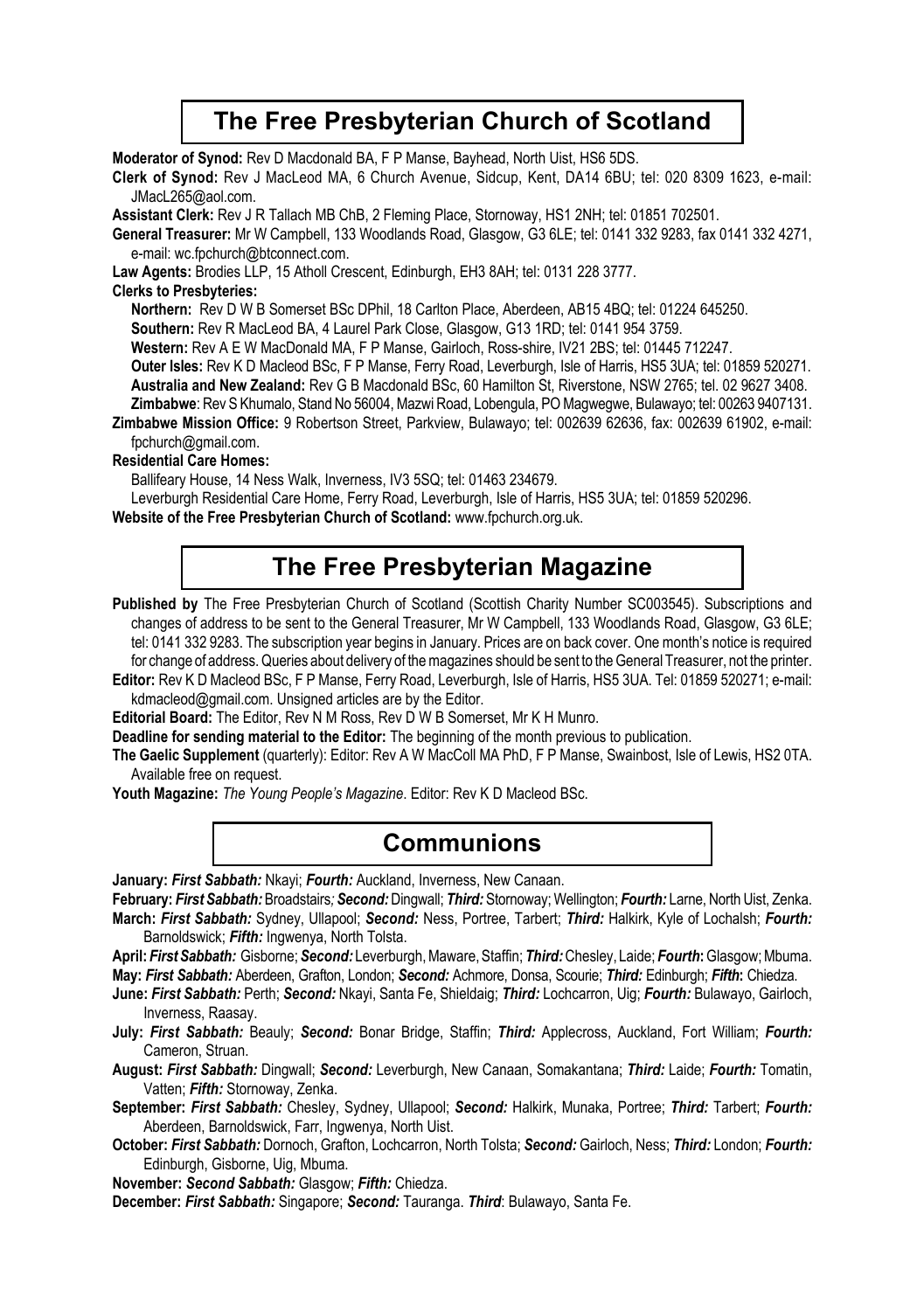# **The**

# **Free Presbyterian Magazine**

Volume 120 June 2015 Number 6

# **Reading – a Means of Grace**

 $A<sup>t</sup>$  the induction of W B Sprague<sup>1</sup> in 1829 to a Presbyterian charge in Albany, in New York state, Samuel Miller<sup>2</sup> preached on Titus 1:9: If the induction of W B Sprague<sup>1</sup> in 1829 to a Presbyterian charge in "Holding fast the faithful word as he hath been taught, that he may be able by sound doctrine both to exhort and to convince the gainsayers". Miller explained the "faithful word" as "the pure, unadulterated doctrines of Christ; the genuine gospel, as revealed by a gracious God for the benefit of sinful men".<sup>3</sup> The main point he wished to put across was: "The ministers of our holy religion, if they desire to convince, to convert, or to edify their fellow men, are solemnly bound to maintain for themselves, and diligently to impart to those around them, sound doctrine, or, in other words, the genuine truths of the gospel" (p 557).

We will confine ourselves to some of the points that the preacher makes under his first head: "Why ought we to maintain 'sound doctrine'?" His first reason is: "The faithful word of which we speak is from God". "To suppose that we are at liberty lightly to esteem such a gift", he rightly considers to be "dishonourable to God".

Miller's second point is that we are "frequently and solemnly commanded by the great God of truth" to hold fast "the genuine system of revealed truth". He gives many examples. For instance: in the Old Testament "we are exhorted to cry after knowledge . . . and search for it as for hidden treasures". And in the New, "the inspired Apostle pronounces, 'If any man come unto you, and bring any other gospel than that which ye have received, let him be accursed'". (Miller explains *any other gospel* as "any other system of doctrine concerning the salvation by Christ") (pp 557-8).

His third point is "the great importance which the Scriptures everywhere attach" to gospel truth. "Christian doctrine", Miller emphasises, "is the grand instrument, in the hands of the Holy Spirit, by which spiritual life is begun, 1 Author of the impressive book, *Lectures on Revivals*.

2 For more on Miller, see the leading article in the November 2014 issue of this *Magazine*. 3 James M Garretson, ed, *Princeton and the Work of the Ministry*, Banner of Truth, 2012, vol 1, p 556. References to further quotations from Miller's sermon will appear in brackets in the text.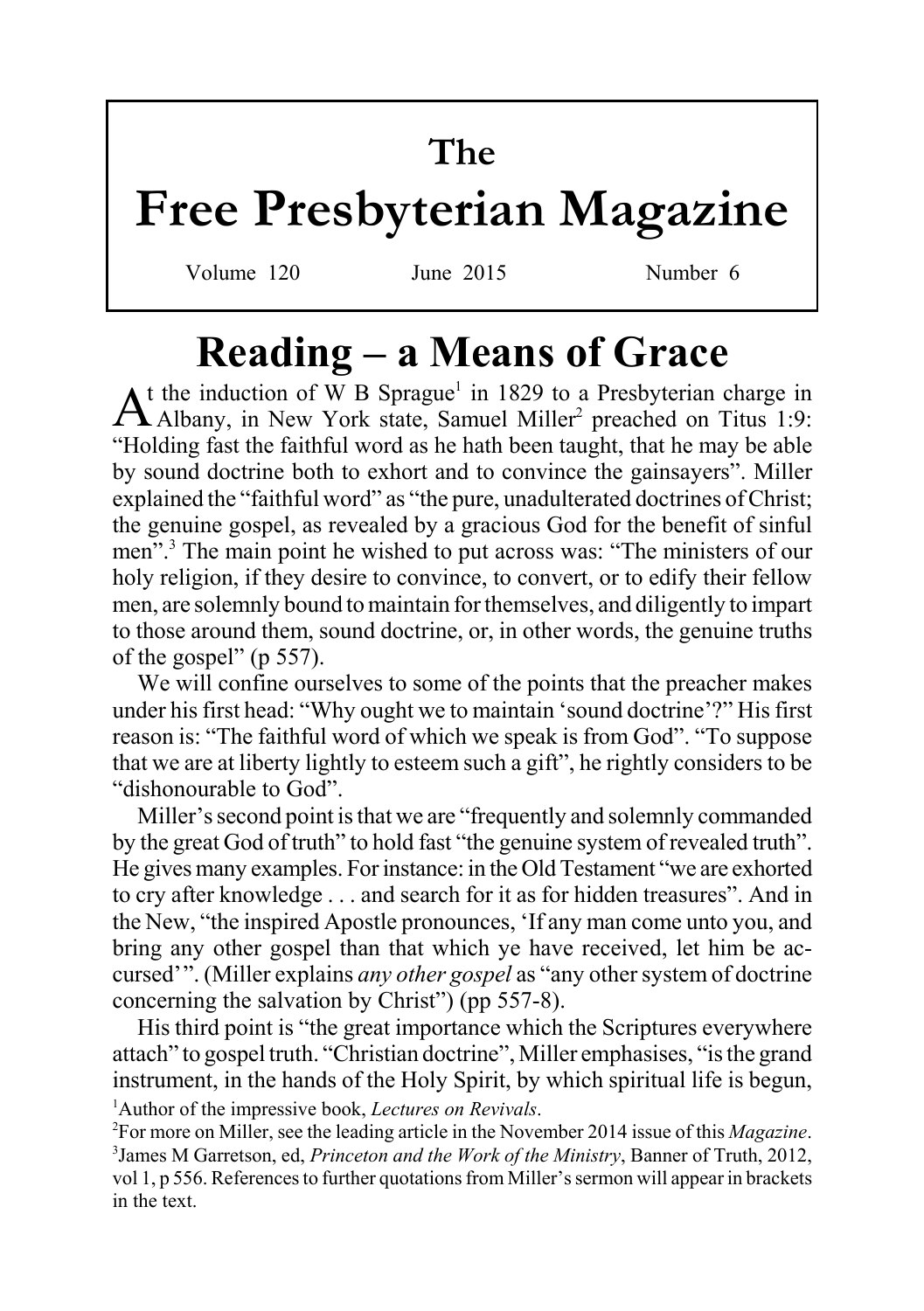carried on, and completed in every subject of redeeming grace. . . . Hence [the Scriptures] so plainly teach us that there can be no real piety where the fundamental doctrines of the gospel are not embraced." Scripture teaching about the way of salvation is to be firmly grasped, not rejected. Indeed, says Miller, the Bible, "with awful emphasis, declares certain 'heresies' to be 'damnable' – that is, inevitably destructive to the souls of men". Indeed he adds, "All Scripture and all experience teach us that, wherever the preaching and the prevalence of true doctrine has declined, there piety, immediately and in a corresponding ratio, has declined; good morals have declined; and all the most precious interests of the Church and of civil society have never failed to be essentially depressed" (pp 558-9).

Fourth, "such doctrine is universally distasteful to the unsanctified heart, and therefore requires not only to be presented, but also to be importunately pressed on the attention of men if, by the blessing of God, we may prevail with them to receive it". He thus quotes Thomas Chalmers: "Of all kinds of truth, the pure gospel of Jesus Christ is precisely that, and that alone, for which there is no natural demand among men". It must, Miller adds, "be urged and pressed on their minds, with ceaseless repetition, as long as they continue within the reach of the voice of mercy". He further stresses the need to hold fast sound doctrine because "the same distaste for the holy, humbling, and self-denying doctrines of the gospel . . . disposes [men] to pervert these doctrines . . . and thus to endeavour to divest them of their offensive character and accommodate them to the taste of unsanctified men" (p 560).

Fifth, "the enemies of truth are everywhere zealous and indefatigable in opposing it". So ministers should "be awake, active, and faithful in guarding the precious deposit committed to their charge". Then in words which we might well adopt in today's circumstances, he goes on: "The fact is, those whose duty it is to plead the cause of sound doctrine, in the present world, are like mariners rowing against both wind and tide" (pp 561-2). Sadly, both wind and tide are flowing far more strongly and dangerously today than in Miller's time. It ought to be particularly obvious in these dark days that only the powerful work of the Holy Spirit applying sound doctrine can result in today's "mariners" making any progress whatever.

Miller's sixth point is the last we will notice; he complains that "there is, everywhere, such a deplorable lack of doctrinal information among the mass of the people" (p 562). He claimed that, 50 years previously, those who made a serious profession of religion were much more in the habit of reading good books than in 1829, when he delivered that particular sermon. Among the authors he believed such people were then reading were: John Owen, John Flavel, Stephen Charnock, John Bunyan, Thomas Manton, Thomas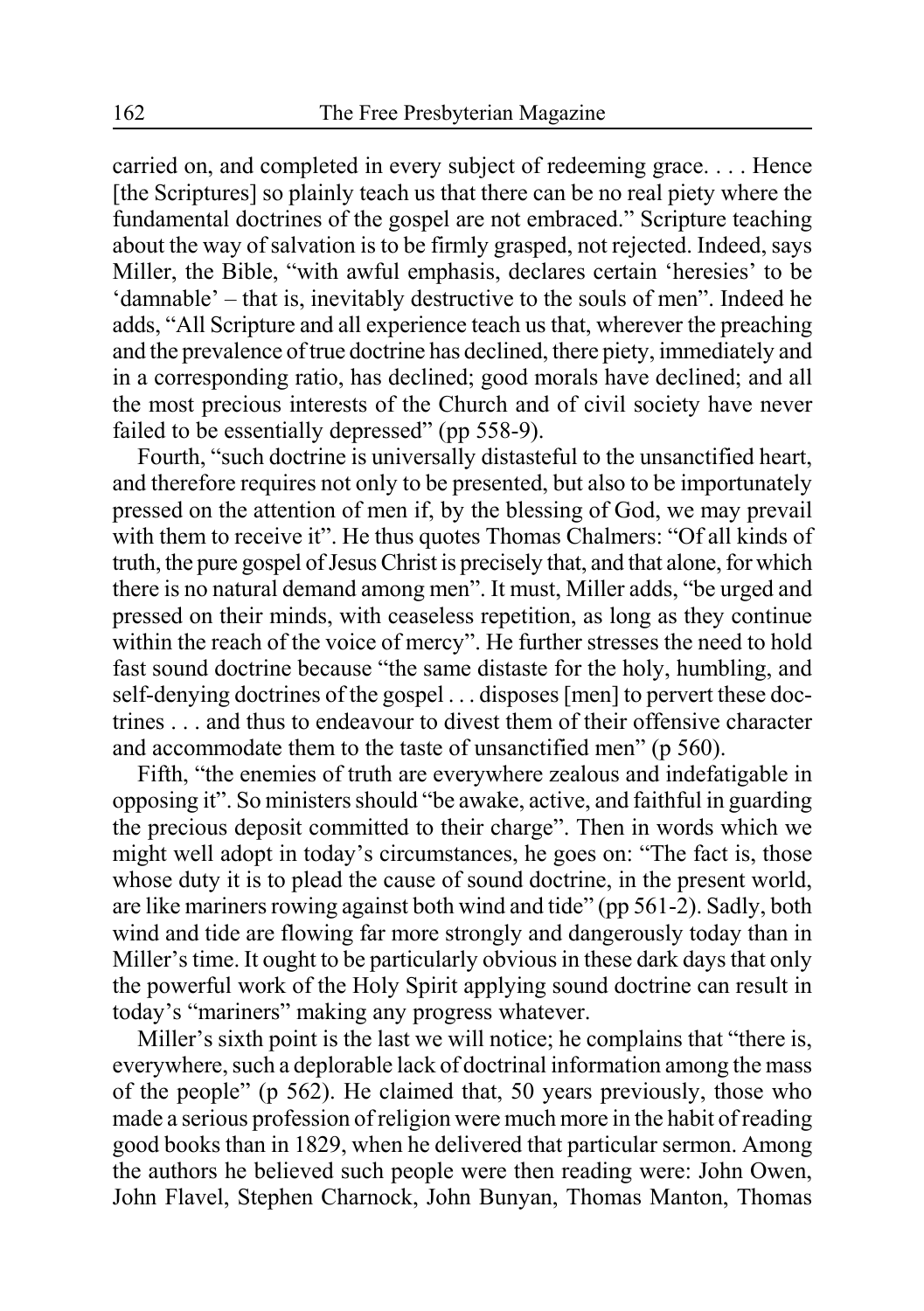Haliburton and Jonathan Edwards. Yet there is no doubt that reading the Bible is of first importance. Any other reading, even what seeks to explain and apply the Scriptures, must be secondary. Again reading scriptural literature must be considered as second to attending public worship when it is possible to do so.

It is difficult to judge trends, but one fears that many professing Christians today are reading less than those of 50 or more years ago. Yet a far greater variety of sound books is available now than then. Certainly there are greater distractions around. Miller referred to the number of religious newspapers and other light periodicals that had become available in his time and had taken the place of the more solid reading material that had occupied the attention of a previous generation. The point, of course, is not that it is wrong to read religious newspapers, but that by spending too much time on them, one is left with much less time to spend on what is much more useful. Today one feels that social media and the internet are occupying a great deal of time which might be put to much better use. That said, one recognises that it is possible, for instance, to use the internet to access valuable religious books which are no longer easily available in printed form.

One must bear in mind that much of the religious literature available today – and that was true in other generations also – is very far from being sound. Unscriptural material is much more likely to cause harm than good. And why should one spend time on a book that is moderately good when one could read one that is excellent? Yet people may put themselves off reading good books by aiming too high at first, attempting to read books that are still too difficult for them. For instance, from Miller's list of authors, Bunyan and Flavel are more accessible than some of the others, and not all of a given writer's works are equally easy to follow. Because Owen is by no means the easiest of Reformed writers, one would not recommend his works to someone who is only beginning to read solid Christian literature. Yet it should be every Christian's aim to read some Owen when they are more experienced; perhaps no one has had a better understanding of Scripture truth since the inspired writers of the New Testament laid down their pens.

But what about particular titles? The suggestions that follow are not intended as a list of the best uninspired books ever published; there would, in any case, be a subjective element in the choice. First, there is *Thoughts on Religious Experience* by Archibald Alexander, a colleague of Samuel Miller. This volume is included because of the importance of its subject. The Bible insists on the necessity of examining ourselves as to whether our spiritual experience is genuine or not. Alexander was blessed with great spiritual wisdom; he writes in a straightforward style; and, while recognising that there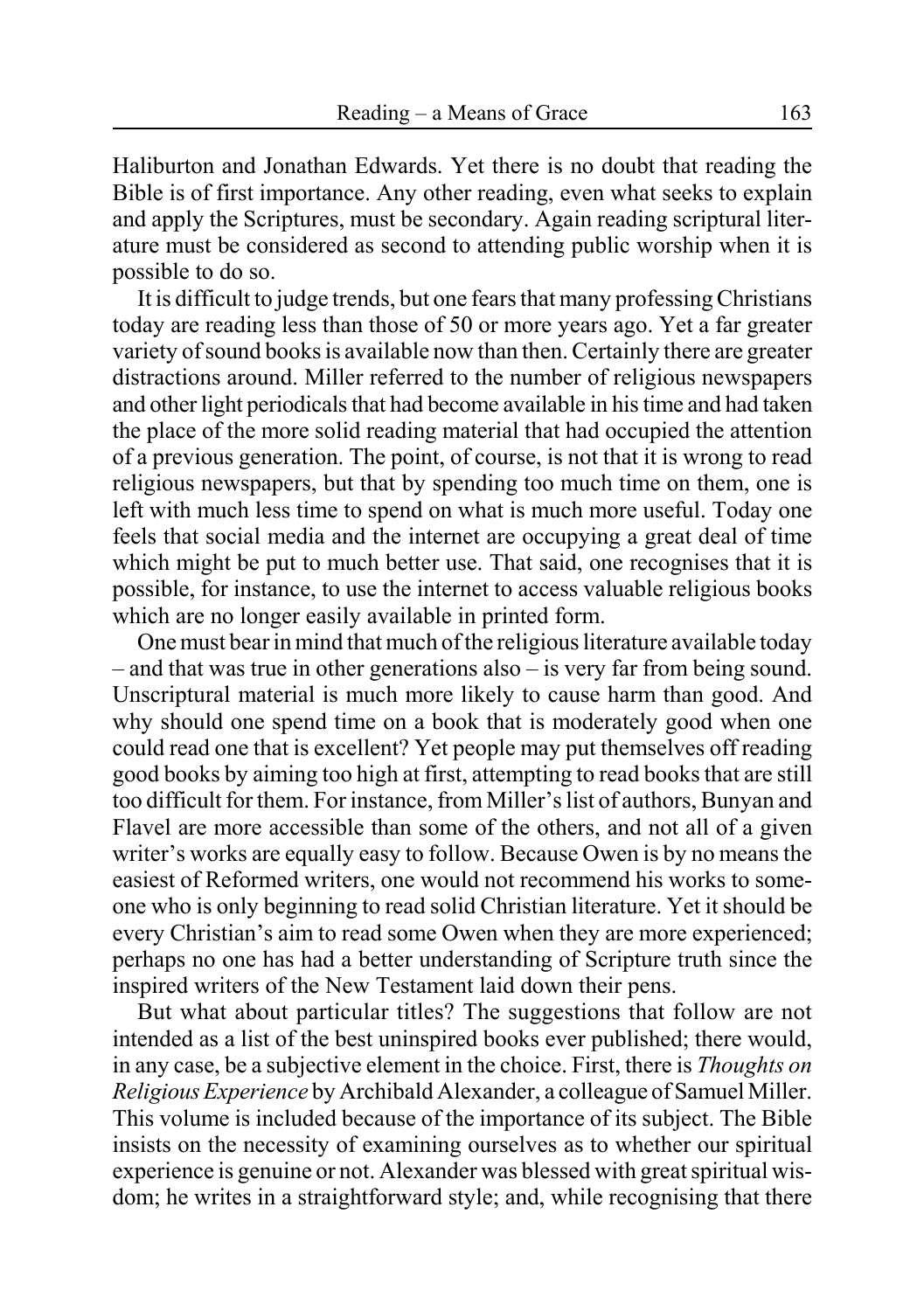is a significant variation in what different believers experience, he carefully and scripturally describes the effects of the work of the Spirit. An attractive feature is his repeated references to the lives of individuals.

There is much to be gained by becoming familiar with the history of the Church. *The Story of the Scottish Church*, by Thomas M'Crie covers the period from before the Reformation till 1843 in a clear, interesting manner. We can only properly understand our present spiritual and moral situation if we have some understanding of what happened in the past. Some historical figures have wielded such influence that we should be familiar with them in particular. In Scotland no one in the Church was more influential than John Knox. His *Life* has been written by Thomas M'Crie, the father of the previous author. Certainly this volume is over 200 years old, but no subsequent writer on Knox – and there have been many– has had a better spiritual understanding of this spiritual giant. And biographies of good men and women provide practical examples of true godliness.

Miller's emphasis was on doctrine; so let us look briefly in that direction. We begin with *The Shorter Catechism*, that brief summary of sound doctrine, so carefully expressed. For a reliable explanation, readers should find helpful the book by Thomas Vincent, one of the Puritans: *The Shorter Catechism Explained from Scripture.* Also produced by the Westminster Assembly were *The Larger Catechism* and *The Westminster Confession of Faith*. Much longer, but very readable, is John Dick's *Lectures on Theology*. Printed sermons too are a valuable resource; one suggestion is *Sermons by Noted Ministers of the Northern Highlands*. 4

These are but a tiny fraction of the many sound books in print today, so many that the most diligent of readers may not get through them in a lifetime. But we must remember that, if we are to profit from our reading, the truth must be applied to our souls by the Holy Spirit. Though we may not put books ahead of the pure preaching of the Word, they are means to the same end: first, to make us see our need and direct us to Christ; second, to teach believers the truths of Scripture, so that they will "grow in grace, and in the knowledge of [their] Lord and Saviour" – so that they may be instructed in "the genuine truths of the gospel", which was Miller's great concern. Thus, as with other means of grace, it is our duty to make use of good books as much as possible, especially in a time when "enemies of truth" are so many. 4 *The Story of the Scottish Church*, *The Life of John Knox* and *Sermons by Noted Ministers of the Northern Highlands* have been republished by Free Presbyterian Publications, as has *The Westminster Confession of Faith*, which contains both Catechisms. *Lectures on Theology*, a four-volume set, has been made available by Tentmaker Publications (but Dick's handling of inspiration is not altogether satisfactory). All the other titles mentioned are published by Banner of Truth Trust.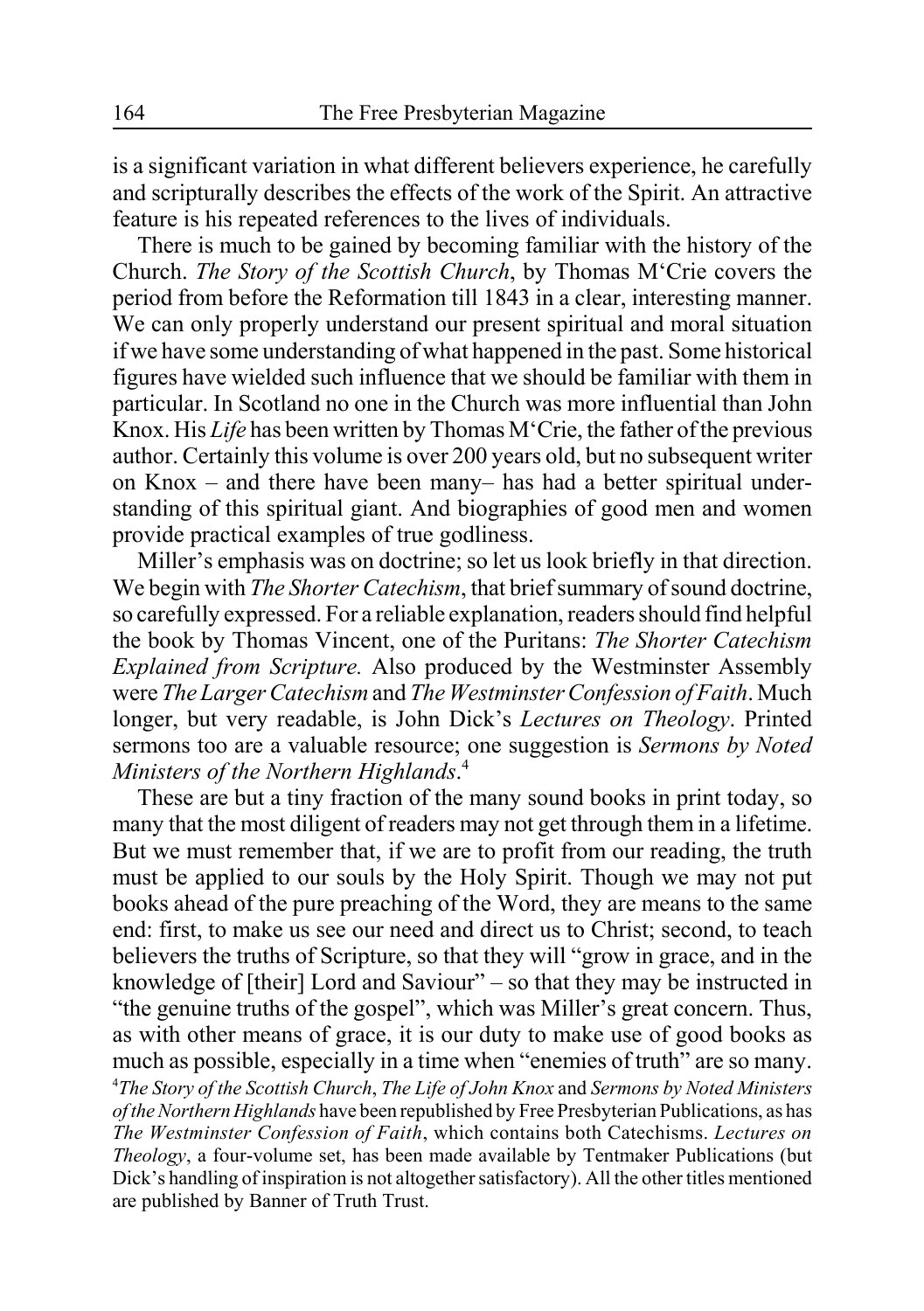# **The Believer's Refuge and Consolation1**

**A Sermon by** *Archibald Alexander*

Hebrews 6:18. *That by two immutable things, in which it was impossible for God to lie, we might have a strong consolation, who have fled for refuge to lay hold upon the hope set before us.*

God would have His people be comfortable. He has therefore laid a solid foundation for their consolation in the promises of His Word. Faith is weak and, unless it is well supported, it is apt to totter and the soul sink into deep discouragement. The promises of God, on which the believer leans, are not only rich but sure: they are all yea and amen in Christ Jesus to the glory of God. Among men, what is confirmed by solemn oath is considered firmer than what rests only on a promise; thus God, condescending to our infirmity, has added an oath to His promise. And because there was no one greater by whom He could swear, "He sware by Himself, that by two immutable things, in which it was impossible for God to lie, we might have strong consolation who have fled for refuge to lay hold upon the hope set before us".

The form of expression used here is probably derived from a custom sanctioned by the law of Moses, that when anyone killed a man, he could flee to one of the cities of refuge. There were three on each side of the Jordan, so situated as to be within reach of the people in every part of the country. In ancient times, it was usual for the nearest relation to avenge the death of a murdered person by slaying the murderer. And the practice still exists among many tribes. The kinsman, who had the duty of taking vengeance was called "the avenger of blood". He was bound in honour never to give up pursuing the manslayer until blood was shed for blood.

Whether this practice began with what God said to Noah after the flood, "Whoso sheddeth man's blood, by man shall his blood be shed", we need not inquire. This Mosaic law certainly did not begin this ancient custom, which was intended to prevent frequent injustice and cruelty. When a man was slain, without a deliberate purpose to take away life, the kinsman of the slain would be poorly qualified, while in the heat of passion occasioned by the death of a near relation, to judge impartially the motives behind the act. There was therefore a danger of killing someone innocent, or someone who did not deserve so severe a punishment.

By this law of Moses, an asylum was provided for every manslayer who chose to make use of it, until there was an opportunity of a fair and impartial investigation into the true character of the act. The gates of these cities of 1 Reprinted, with editing, from Alexander's *Practical Sermons*. His *Thoughts on Religious Experience* should be compulsory reading for those with serious thoughts on spiritual things.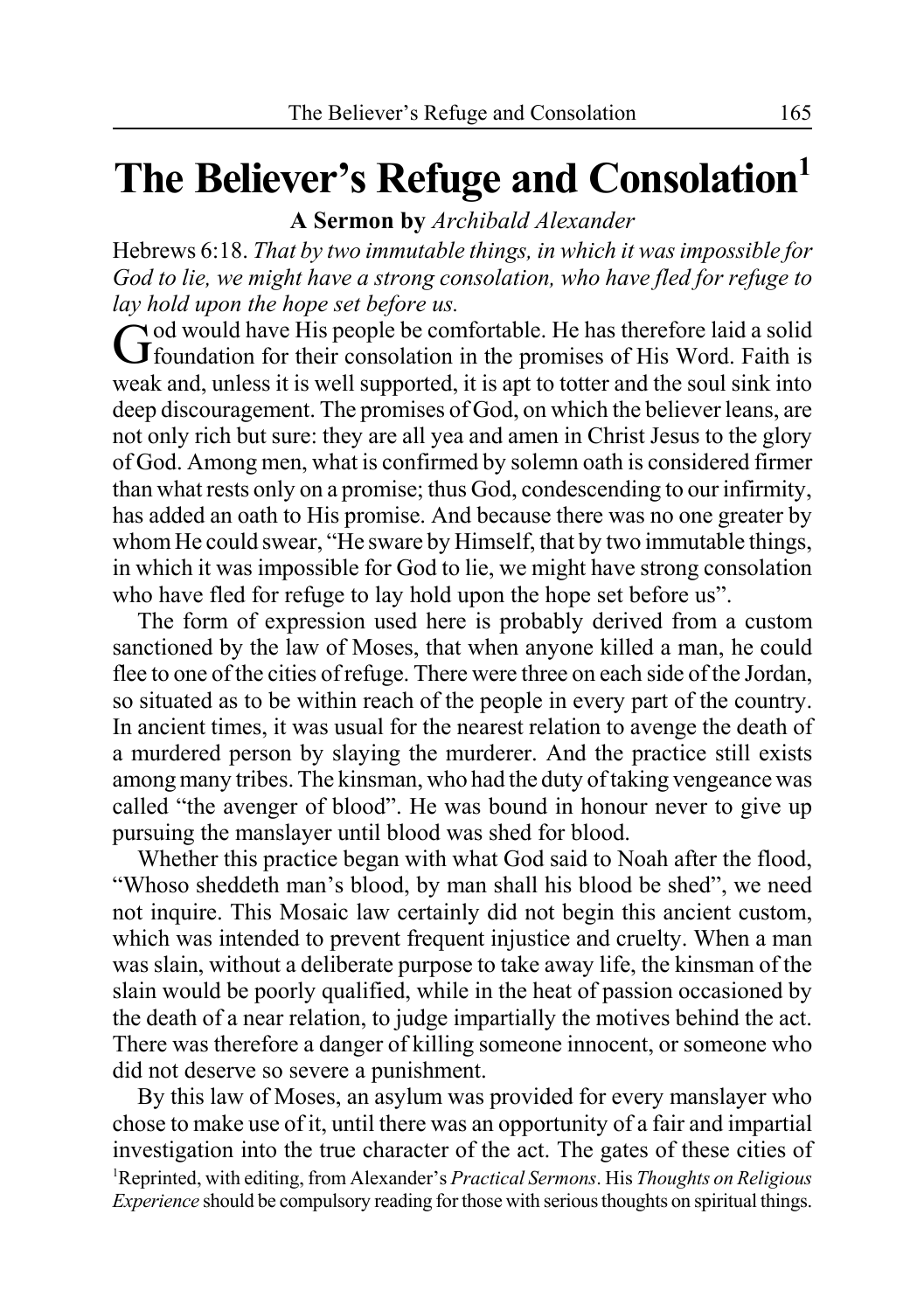refuge were constantly kept open, so that the manslayer might get in, by day or by night. The highways to these cities also, and the bridges, had to be kept in good repair. But although all manslayers were permitted to take refuge in these cities, the institution was not intended to screen the malicious murderer from just punishment. Nor could it help such a person to take refuge in them, for if on inquiry it was found that the act was deliberate, the murderer was immediately delivered up to the avenger of blood to be put to death.

There were, however, other places to which the guilty fled for refuge. When Joab feared for his life, he fled to the altar of burnt-offering, laid hold of its horns, and refused to let go. Solomon therefore directed that he should be slain there. As there is nothing in Scripture to sanction this custom, it is probable that it was borrowed from the pagans, among whom temples and altars were always places of refuge for the guilty. To slay them in such places was considered a sacrilegious violation of the sanctity of the place.

The precise meaning of the word *hope*, requires a moment's consideration. Most understand it to mean the object of hope – justification and its consequence, eternal life. Others understand it to mean the act of hope. But it is more probable that the Apostle meant the *foundation* of hope; that is, the promise of which he had been just speaking, which generates hope in God's people. Certainly, this agrees best with the preceding context and with the scope of his argument. God had given a promise and confirmed it by an oath. On this solid foundation, faith could firmly rest, and hope is the fruit of faith, ever rising and falling with it. He who believes the promise lays hold of hope, for faith in the promises of God is the pillar and ground of gospel hope.

1. Let us contemplate the soul *fleeing for refuge* and laying hold of God's sure promise. No one seeks a refuge unless he is afraid of some danger. The traveller who sees a storm rising and fears some injury from the wind, rain, hail and lightning, flees to the nearest shelter, and takes refuge from the gathering storm. So he who is pursued by an enemy, as was the manslayer, hastens his steps to the city of refuge. Thus the sinner, when awakened to a true sense of his danger, begins to look for a place of safety. But the person who fears no danger will not flee. You may call on him to flee as much and as long as you will, but he does not listen. He feels no motive strong enough to make him leave his worldly pursuits and seek salvation.

Hence the necessity of conviction of sin, so that people may feel their need of a Saviour. The "whole need not a physician, but they that are sick". The first step then is to see that we are in a lost and perishing condition. Thus we learn that the first work of the Spirit is to convince men of sin. Although a mere legal conviction has no tendency to renew the heart, God deals with sinners as reasonable, accountable creatures, and He does not usually grant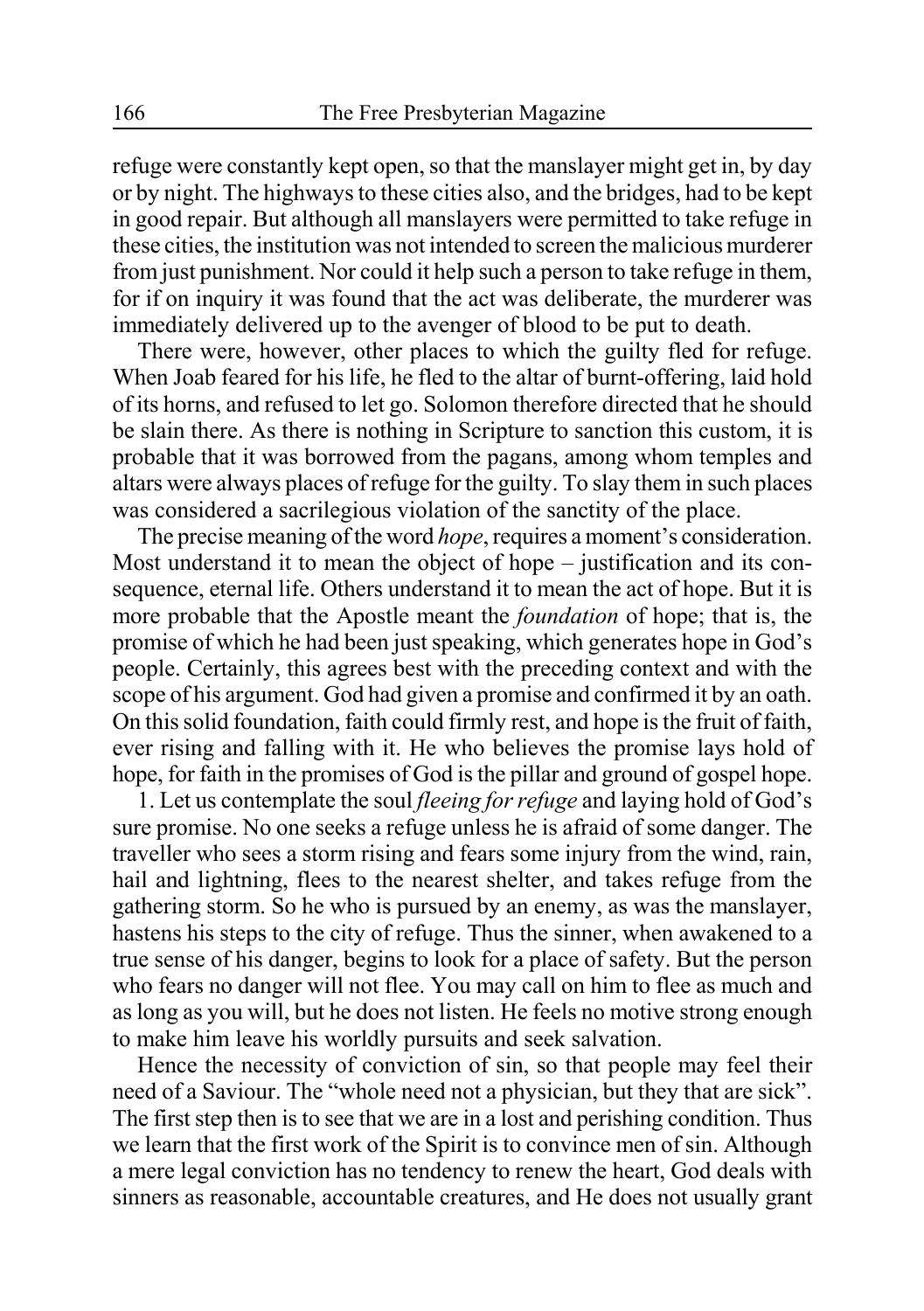them grace and pardon until they are conscious of their wretched, helpless condition. Thus those convicted on the day of Pentecost were first pricked in their hearts and cried out, "Men and brethren, what shall we do?" And the jailor of Philippi cried out, "What must I do to be saved?"

Careless sinners make light of the gospel invitation and continue to neglect the great salvation. But when the law is brought home to the conscience, the false peace of the sinner is interrupted. When he begins to open his eyes to his true situation and finds that he is really under a sentence of condemnation, in a blind and helpless condition, that his whole nature is corrupt, and that he can do nothing to save himself, he begins to enquire earnestly if there is any refuge for someone in his wretched condition. He is now disposed to listen to every report of a refuge where he may flee and be safe.

This subject now occupies his thoughts and the things of time and sense no longer engross his attention. All earthly things appear trivial, and his only concern is how he may escape impending wrath and secure the salvation of his soul. Oppressed with the burden of his iniquities, he groans in anguish. He is filled with compunction for the sins of his youth, which now rise up before his conscience. He is ashamed to look up to the throne of a holy God, but cries with the publican: "God be merciful to me a sinner". He takes all the blame to himself and acknowledges the righteousness of the sentence which condemns him. Sometimes he is tempted to despair of any relief, but the free offer of salvation to the chief of sinners, in the gospel, encourages him to indulge a feeble hope that God may intend mercy for his miserable soul. He therefore turns his face toward the place of refuge and resolves that he will never give over seeking and crying to God for mercy.

2. The manslayer, pursued by the avenger of blood, might for a time *persuade himself that he could be safe in some other refuge*. Such a course would be exceedingly unwise; wherever he was, he would still be exposed to danger; his adversary might fall on him unexpectedly and kill him. In all Israel, there was no security for a manslayer but in one of the appointed cities of refuge. There was legitimate protection here, and nowhere else.

Such is the case of the awakened sinner. He is convinced that danger is near and he must seek some refuge from the coming storm. But he is unwilling to flee to the place of safety which the gospel points to. This way of escape is not in his thoughts; it is uncongenial to his feelings. He naturally turns to the covenant of works, under which he was created. The covenant of grace is strange to him; he does not understand it. He persuades himself that by reforming his life and forsaking the sins which have particularly troubled his conscience, he may be safe without fleeing to the place of refuge, which seems far off and difficult to get to.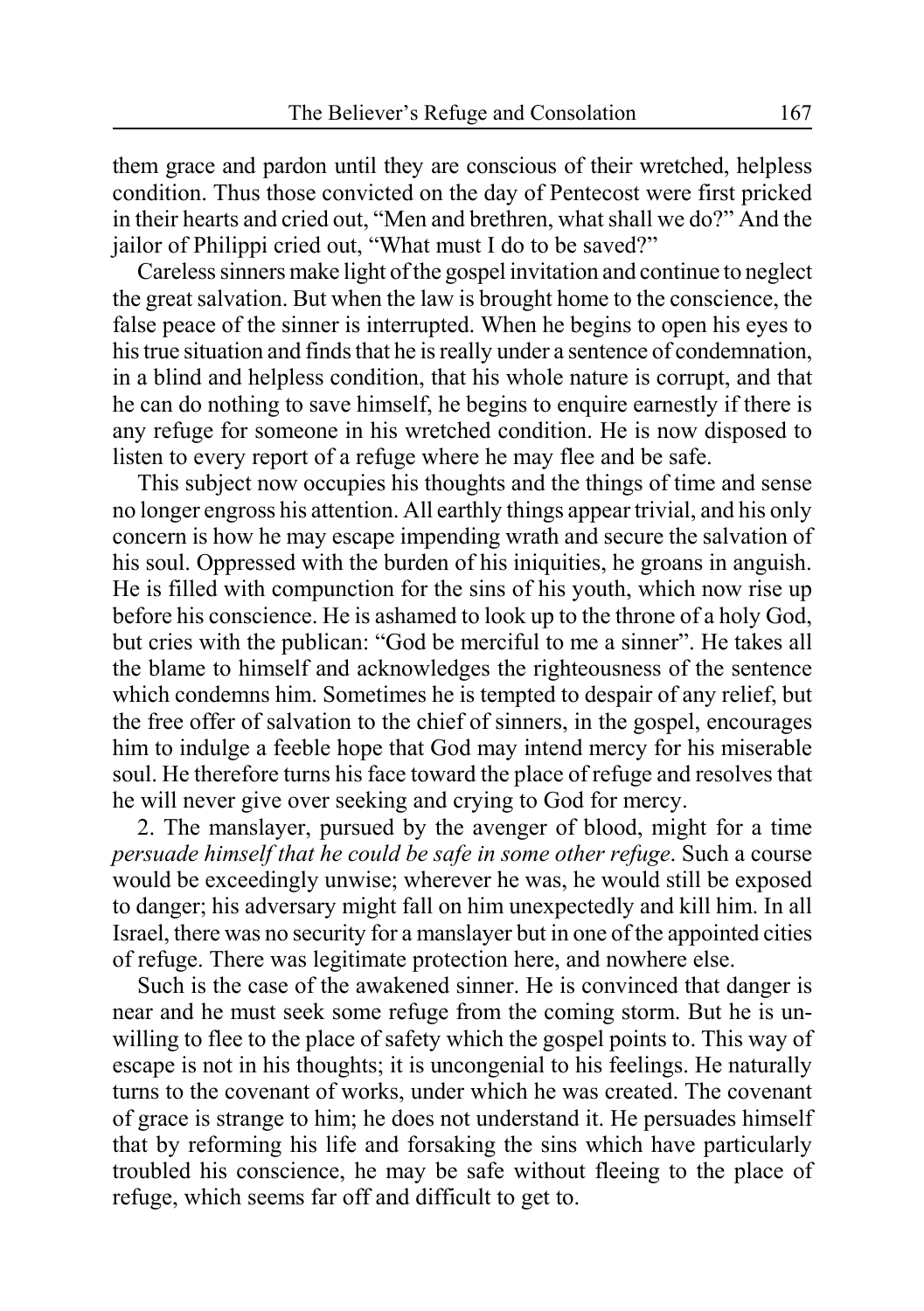If conscience is still not satisfied with his reformation, he will become more diligent about religious duties. He will observe the Sabbath, attend church, pray in his family and on his own, and show much zeal in all the externals of religion. In the warmth of his zeal, he may even aspire to the holy ministry, and may warn and reprove others. He fancies himself to be religious and foolishly compares himself with the multitude who completely neglect religion and infers that his condition must be safe. He compares his present with his former conduct and congratulates himself on the great change in his way of life. Other professed believers may view him as an eminent Christian, and his delusion is so complete that he does not suspect himself. He thinks that all is well and that he shall be received into heaven when he dies. The awakened sinner has indeed found a refuge, but it is "a refuge of lies". He has no shelter but his own rotten righteousness. He entertains high hopes, but they are built on a sandy foundation.

At some future time, he will be convinced that he has taken refuge in an unsafe place, from which he must be driven or perish miserably. This conviction of danger may seize him while he yet has an opportunity to escape to the true city of refuge which God has appointed. But often the mistake is not detected until it is too late to seek safety in the true refuge. Some have their eyes opened to see their miserable condition just as they are leaving the world, when it is too late to prepare for eternity. Others do not realise their danger until eternity reveals it to them. O wretched condition! Let all convinced sinners beware of the danger of resting on a false foundation or seeking safety in a refuge of lies. Let them never feel at ease until they have entirely escaped from the plain of destruction and have taken refuge in the mount of safety. We must be brought to renounce our own righteousness and all dependence on our own works or on our tears of repentance; we must put our trust solely in the perfect righteousness of the Lord Jesus Christ.

3. The figure *fleeing for refuge* is well suited to express the act of faith, believing on Christ. And the phrase *laying hold* is a striking description of the earnestness with which the convinced sinner seizes the gracious promise of God when his eyes are opened to understand the freeness and fullness of the salvation offered to him. As a drowning man eagerly seizes a rope thrown to him and grasps it with a firmness that nothing can loosen, so the sinner flees to the gospel refuge when he is pursued by the demands of the broken law. He may immediately enjoy a feeling of repose – and often of strong consolation. The expression *lay hold of* would seem to refer to the horns of the altar, which the guilty person grasped who sought safety there.

Although the experiences of sincere converts vary considerably; yet some leading points are common to all true believers. As all are by nature in the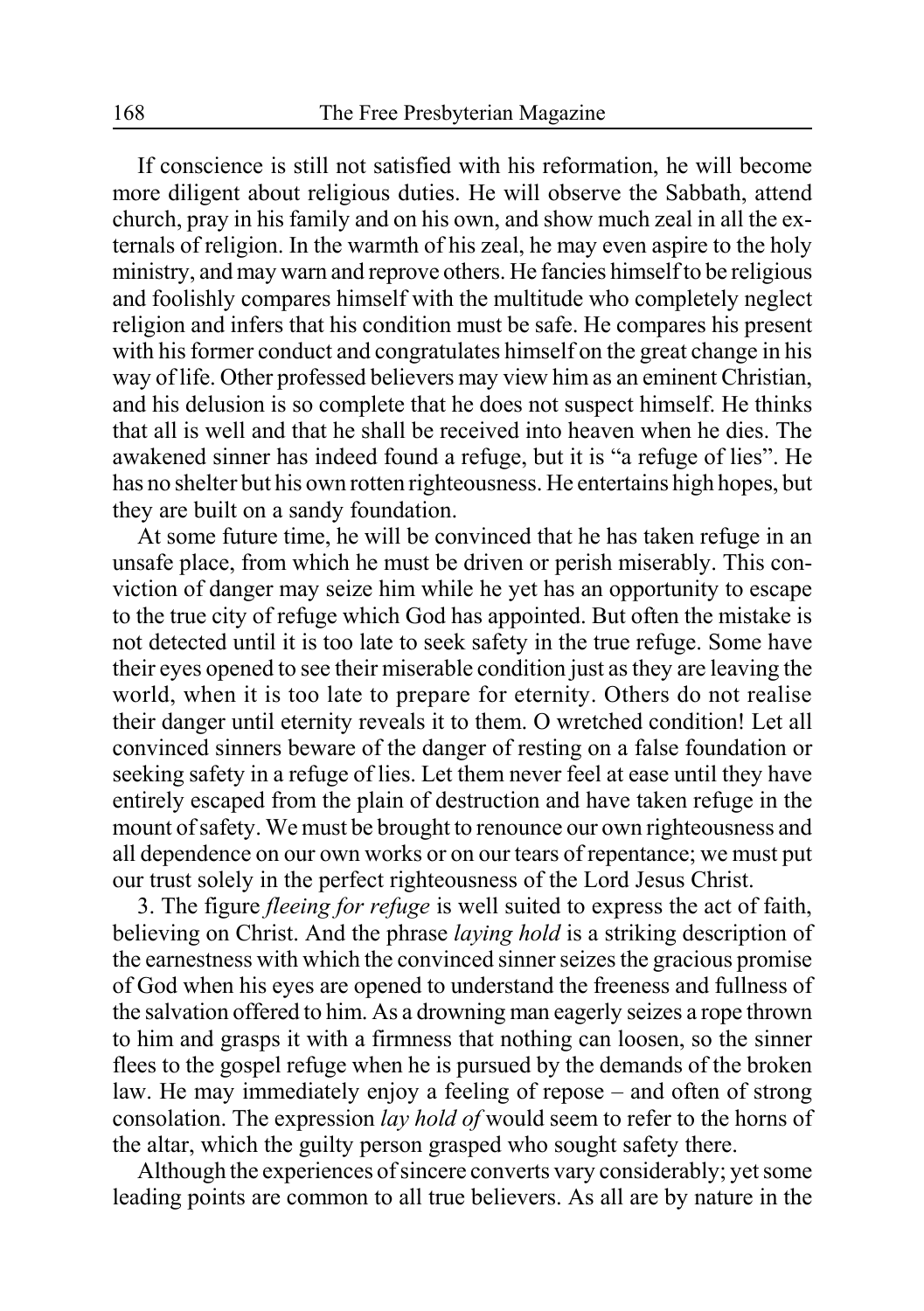same condition of condemnation and depravity; as all are equally helpless; as the same gospel is the object of the faith of all; and as regeneration in all is the work of the same Holy Spirit; there can be no essential difference in the nature of the exercises of genuine converts. All, for example, are convinced of sin and feel they are perishing. In some this conviction involves a much more vivid sense of danger, but the degree of fear does not determine either the depth or genuineness of the sinner's convictions. There may be overwhelming terror where there is little true conviction, and there may be deep scriptural conviction where there is little terror and the mind remains calm. Indeed often when conviction is deepest, the mind is calmest. Even when it seems on the borders of despair and has almost given up hope, there is often a sad calmness, which it is not easy to account for.

All true converts are not only convinced of sin, but they feel thoroughly helpless; not only convinced that they are unable to keep the law, but also unable to repent of sin or receive the gospel. Unbelief is commonly the last sin of which the Spirit convinces the awakened soul: "of sin, because they believe not in Me". But the truly-convinced sinner never pleads his inability as his excuse, nor does he feel less guilty on this account. Other sins are the branches of the evil tree, but he is conscious that this is the bitter root out of which they grow. Thus every convinced sinner is led clearly to see the justice of God in his condemnation. He may be said to accept the punishment of his sins, for he acquiesces in the justice of the sentence which condemns him to eternal misery. He justifies God, and takes all the blame to himself.

Indeed, at this point in his experience, his feeling is that, if he perishes eternally, he never can feel that he has been unjustly treated, but that gratitude is due to God for His long-continued, unmerited kindness. Such views can only be accounted for if a spiritual change has already taken place in the soul – though nothing is further from what this person believes. Often the sinner is renewed before he is aware of it. Spiritual life is breathed into the soul before it is filled with the joy and peace which arises from receiving Christ by faith. There are evident breathings after God – the effect of renewing grace – before the eyes are opened to behold the reconciled face of God in Christ. One of the earliest feelings of the regenerated soul is a sense of ingratitude which breaks the heart, hitherto hard, into a melting frame of godly sorrow. Tears flow apace. This sorrow is sweet in the experience, because it is always mingled with a sense of the mercy and goodness of God; yet there may be no thought of being in a safe state.

But such feelings may soon be succeeded by views of Christ as an able and willing Saviour. These first views of a Saviour are sometimes sudden and overwhelming. The soul feels itself transported, as it were, into a new world.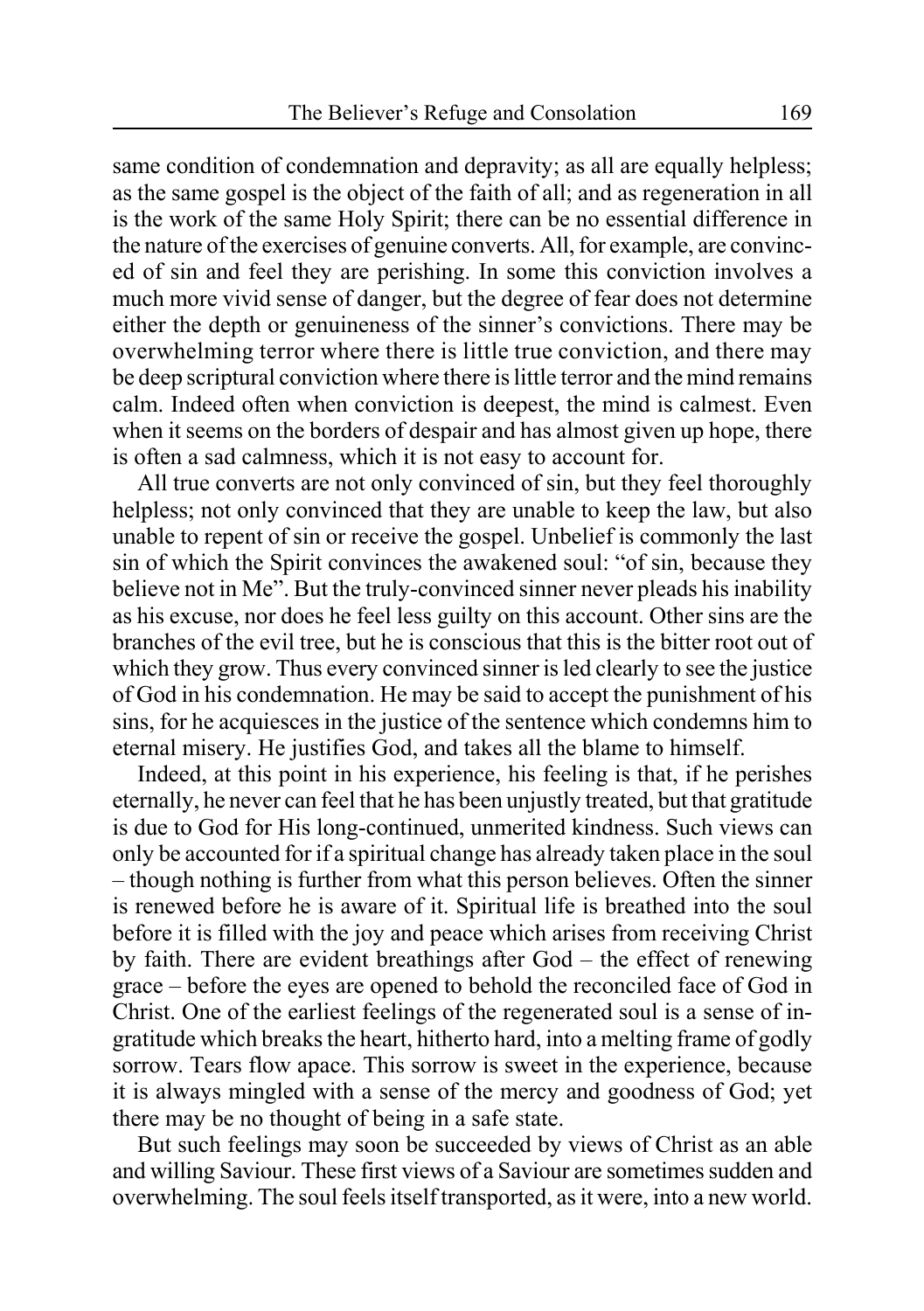Gross darkness is exchanged for "marvellous light". The joy is "unspeakable and full of glory". The soul exults in the cross of Christ; all doubt and fear are expelled, and the heart is at once filled with contrition, love and peace. These first views of a Saviour are often more noticeable in the flow of emotion which accompanies them, than any experienced afterwards.

This blessed vision of divine truth may be repeated two or three times and then the soul is left to what may be called the common encouragements which the gospel inspires. But it would be injurious to many sincere Christians to lay this down as the uniform experience of all the children of God. Indeed I am persuaded that a large majority of those converted in our day are led in a different way. Their first views are very obscure, and they can point to no particular time when darkness and doubt were banished from their minds. The light, for them, has been like the dawn of the day: at first an obscure twilight, but gradually increasing to clear light. They are conscious of a great change in their views and feelings from what they once were, but how it came about they cannot tell. All they can say is: "Whereas I was once blind, now I see".

Often the first views of Christ are very partial. Perhaps the soul that considered its case hopeless begins to see that Christ is able to save it, desperate as its condition seemed. Even this, which would seem a small matter to many, is as life from the dead to a convinced soul almost in despair. To be assured that salvation is even possible fills the soul with a delight it never before experienced. Hope now takes place of despondency, and the soul into which this first ray of light has darted forms a purpose never to give up seeking until salvation is obtained. One of its greatest difficulties is to suppress a continually-rising thought that a change has been experienced. As sincere souls are more apprehensive of a false hope than of any other danger, they become alarmed when they find themselves sliding into the opinion that they are already Christians; yet it is hard to resist this persuasion because it is based on the evidences of piety contained in the Word of God and laid down by wise ministers.

4. The blessed effect of fleeing to the refuge set before us is *strong consolation*. No feeling is more delightful than an assurance of deliverance from a great impending calamity. And as no danger to which we can be exposed is comparable to that of everlasting misery, so no enjoyment is so sweet as the joy of salvation. It is described as "unspeakable and full of glory". There must be peace and joy in believing, for he who truly believes must have some view of Christ as an all-sufficient Saviour. He must have some apprehension of the refuge provided for guilty sinners; he must have fled to this refuge, an act which cannot take place without experiencing something of that repose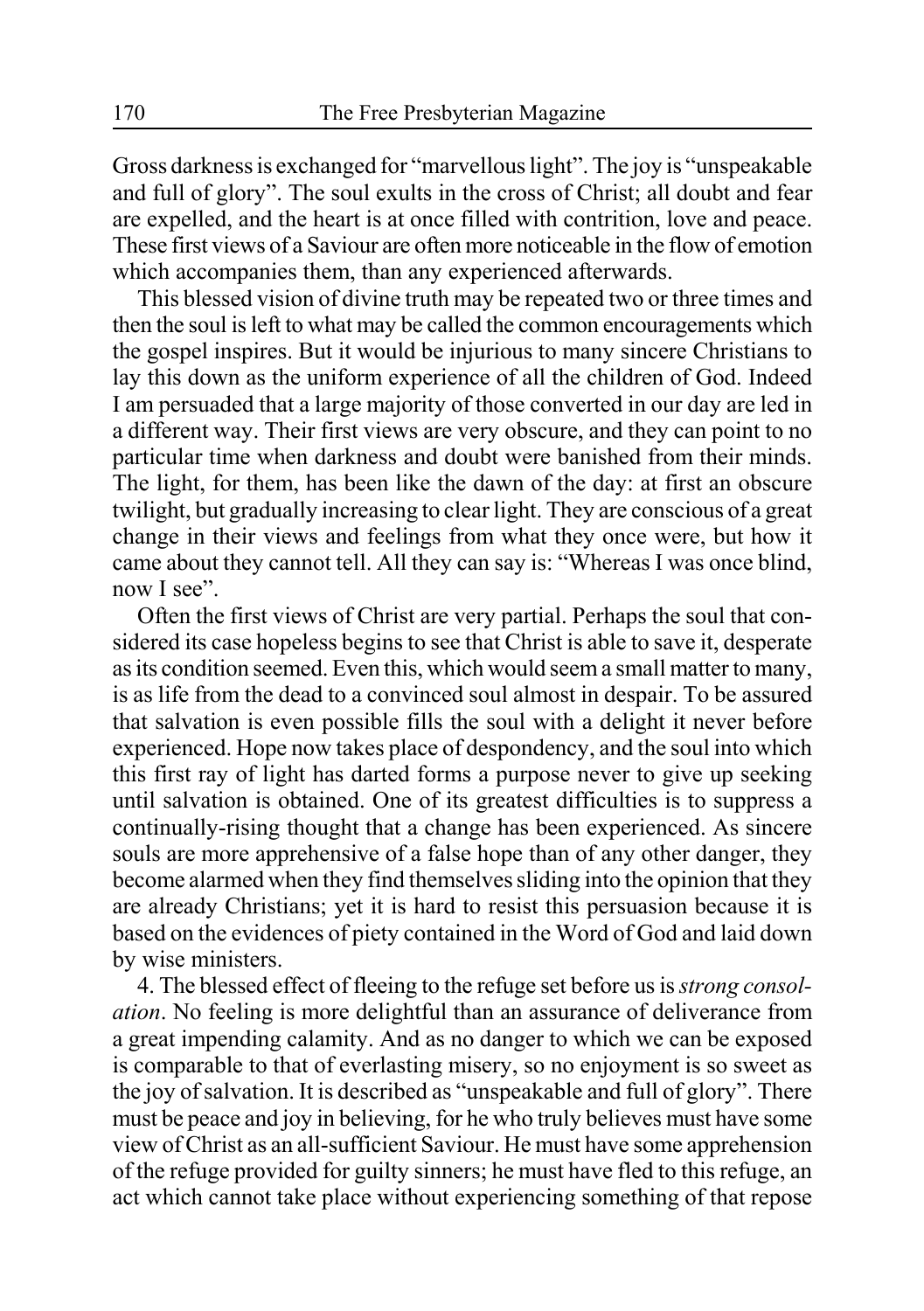and comfort which necessarily follow from discovering a way of escape from the wrath of God.

Though ample provision has been made for strong consolation to all who flee to this refuge, yet the comfort enjoyed will generally be in proportion to the strength of the faith exercised. Often faith begins like a grain of mustard seed – so small that in the midst of the darkness and corruption of the human heart it can scarcely be discerned. And many people have a gloomy, melancholy temperament, or such a degree of suspicion and lack of confidence in themselves that they cannot easily be persuaded that they are in a safe state. Their comfort is therefore greatly marred by doubts and fears, which accompany some pious people through their whole pilgrimage. And they may not understand the true nature of conversion. It is assumed that this change is always very great and perceptible; and as they have never before experienced anything of this sort, they suppose they are still impenitent.

There is, moreover, a degree of perverseness in some serious people about this matter. They get into the habit of taking part against themselves, always uttering complaints about their unhappy state and refusing the consolation which the gospel freely offers to people in their condition. They may be said to deprive themselves of consolation. But it seems wisely ordered that our spiritual comforts should rise and fall with the degree of strength or weakness in our faith. If we could enjoy strong consolation while faith and love were feeble, it would prevent us from exerting ourselves suitably to grow in our spiritual attainments.

However, in God's promises there is a rich fountain from which streams of strong consolation may be drawn at any time, by exercising a living faith. All other joy fades away when death and eternity seem near; it is earthly and cannot endure the bright light of eternity shining on it. But the consolations which are found in Christ become richer and stronger, the more we meditate on the solemn realities of the future world. Indeed, much that the believer experiences of this strong consolation arises from an assured hope of heavenly happiness. It is the anticipation of future blessedness which fills the heart with a joy which cannot be expressed. If then we would partake of this "strong consolation", let us be strong in faith, not staggering at the promise through unbelief, but being fully persuaded that what God has promised, he will perform. Let us hold fast the beginning of our confidence, encouraging ourselves to embrace the promises in all their fullness and freeness. Let us come boldly to the throne of grace, that we may obtain mercy.

**Application.** 1. *There is good reason for the name* gospel (*good news*). To the sinner, justly condemned by the unalterable law of God, it opens a safe refuge to which the guiltiest may flee. I therefore now exhort and entreat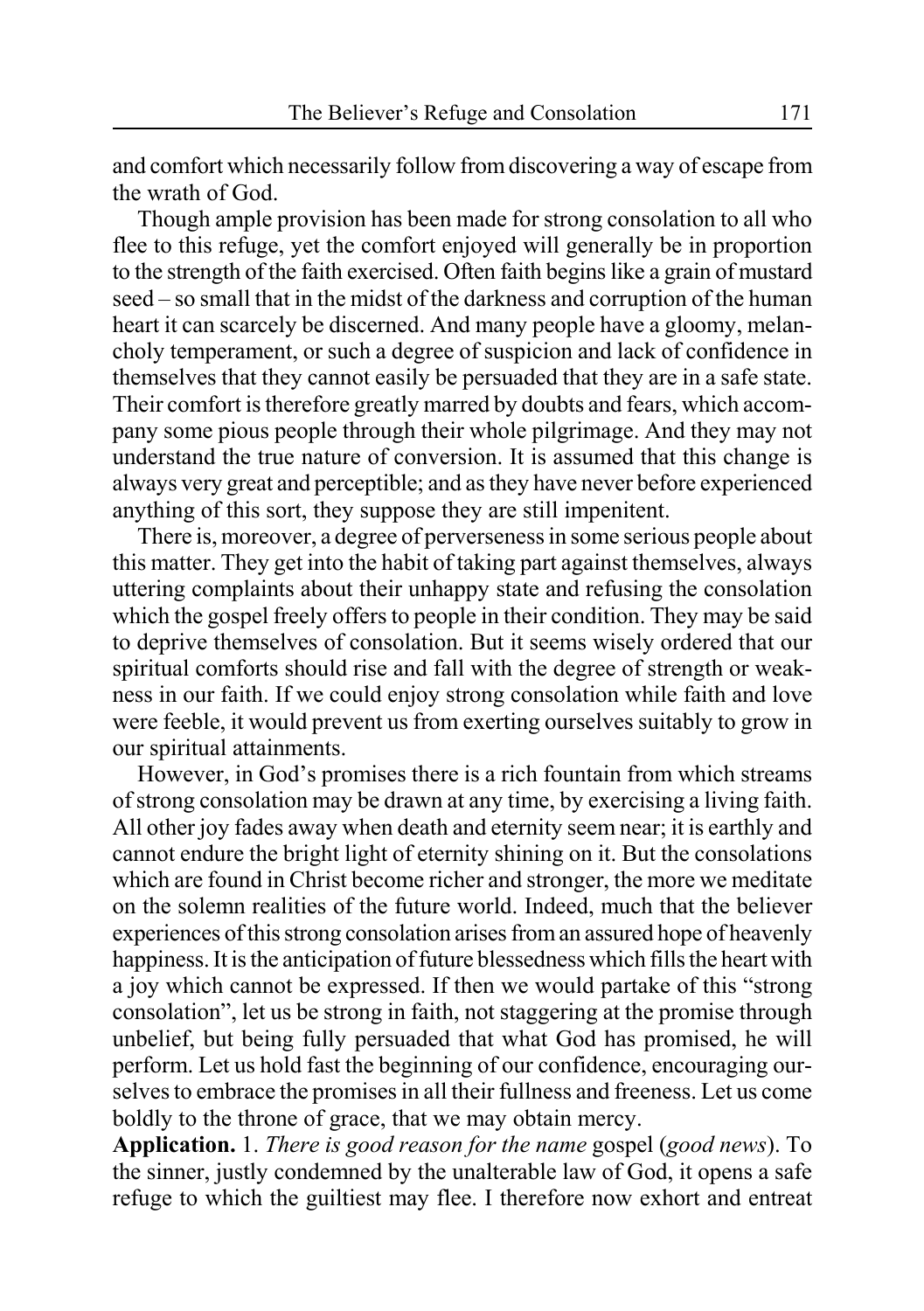every sinner to avail himself, speedily, of this safe retreat. Flee from impending wrath. The storm of divine vengeance lowers over your head, and unless you get into some safe shelter, it will soon overtake you, overwhelm you and plunge you into endless perdition. Escape then – escape for your lives. There is no time to be lost. The door of mercy is now open, but no one can tell how soon it may be closed, for ever.

2. *Beware of false refuges*. There are many of these, which deluded souls enter in search of safety, but they only expose themselves to more dreadful destruction. They provide no real shelter from the storm of divine wrath. At most they only afford momentary ease, by cherishing false hopes. But when the hypocrite's hope perishes, as it certainly will, he is left in a more miserable condition than if he had never indulged any hope. Among false refuges, we may mention infidelity, or the foolish persuasion that there is no future punishment; trust in a decent, moral life, without any saving knowledge of a crucified Saviour; self-righteousness, or a dependence on the exact performance of religious duties. Do not flee to any of these; they are all refuges of lies.

3. As long as the Christian is in this world, he needs a refuge to which he may flee in seasons of affliction and danger. In himself there is no help or strength. He is like a defenceless, timid dove, liable to be devoured by every bird of prey. If he had no place of refuge, he could not escape destruction. But having once entered the place of refuge, he is safe; no enemy dare pursue him within this sacred refuge. Or if he should be assaulted there, he has a mighty Redeemer at hand.

4. Having found a safe refuge, the believer should be careful to remain there. The manslayer, though acquitted, could not safely leave the city of refuge during the lifetime of the high priest, and that might be as long as he lived. But our High Priest lives for ever, so we must ever remain in the refuge to which we have fled. There is safety there and nowhere else. Even when we leave this world, we are only transferred to a higher, holier refuge.

5. Let condemned, perishing sinners, who are exposed daily to the wrath of God, avail themselves of the opportunity to escape to a place of safety. Do not delay fleeing from the wrath to come. While you procrastinate, divine vengeance may suddenly overtake you. "Behold, now is the accepted time; behold, now is the day of salvation." How can you escape, if you neglect so great salvation? Christ, who has provided this refuge – or rather, who is Himself the sinner's refuge – kindly invites you to come to Him for rest. His gracious promise is: "Him that cometh to Me I will in no wise cast out". Be wise then and know the time of your merciful visitation, for many who once occupied precisely the same position have eternally perished. They put off the matter too long and must lament their folly throughout eternity.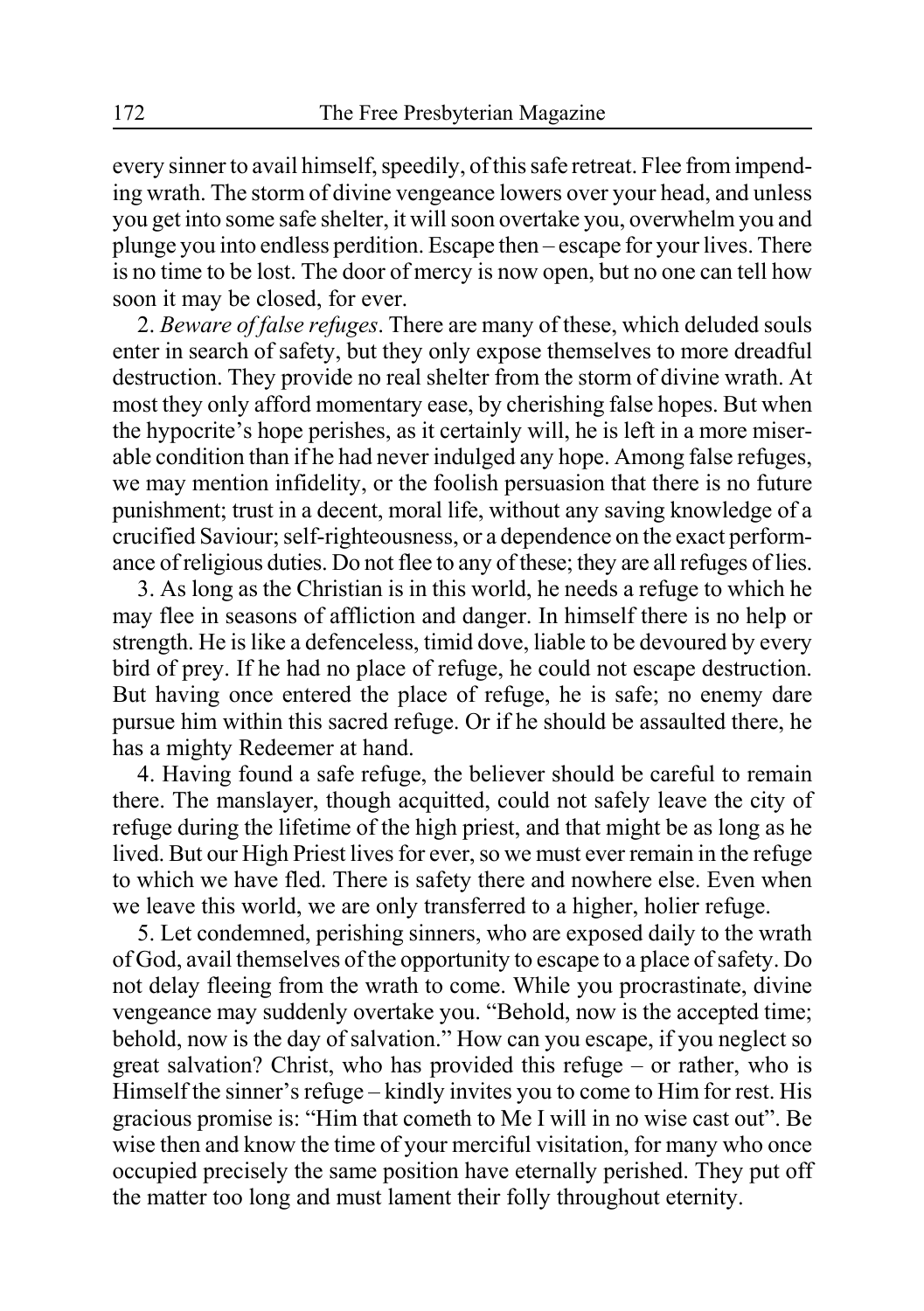# **Christ's Offices – Some Lessons1**

*Thomas Boston*

1.How great and glorious is the Lord Jesus Christ, who was suited to bear<br>
1. In these offices at once – as Prophet, Priest and King – and to exercise them at once, so that one does not clash with another! He is glorious indeed in whom all the glory scattered amongst the typical persons is perfectly centred. If it was an honour for Melchizedec to be both a priest and a king and for David to be both a king and a prophet, how much more glorious it is for our divine Mediator to be a Prophet, a Priest and a King, really possessed of these offices and exercising them in their full extent, in a more effective manner than any person that was ever invested with any of them!

2. Let this commend Christ to you as a full and a suitable Saviour. There is no situation a poor sinner can be in, but he will find the remedy in these offices of Christ. Are you, sinner, under spiritual darkness and ignorance? There is knowledge and instruction to be had from Him. He is the light of the world and can give you understanding to know Him that is true; He can give you the Spirit of wisdom and revelation in the knowledge of Himself. Are you under guilt and condemnation, laden with sin that is likely to sink you to hell? There is righteousness in Him as a Priest to remove your guilt. He is the atonement and propitiation for sin. He saves from sin and wrath. Are you a slave to sin and Satan? He is a King, who came to destroy the works of the devil; He can break the dominion of sin in you, knock off your fetters, and subdue all your spiritual enemies.

3. You cannot take Christ as a Redeemer if you do not take Him in all His offices. He offers Himself to sinners in no other way. And what God has joined together let no man put asunder. Many pretend to take Christ as a Saviour to save them from hell and wrath, but do not hearken to Him as a Prophet to teach them the saving knowledge of God; nor do they submit to His laws. How many call Christ their Lord and yet do not the things that He says! O the folly of the world that reject Christ's teaching, saying, "Depart from us, for we desire not the knowledge of Thy ways"! O the stupidity of those who despise Christ as a Priest and think of recommending themselves to God's favour by their works of righteousness, which they substitute for His righteousness! O the madness of those who contemn Christ as a King, refusing to submit to His royal authority and spurn His laws and government! And how foolish are the princes of the earth that will not suffer Christ to reign freely in their dominions but encroach on His authority and make laws inconsistent with His!

1 Taken, with editing, from Boston's *Works*, vol 1.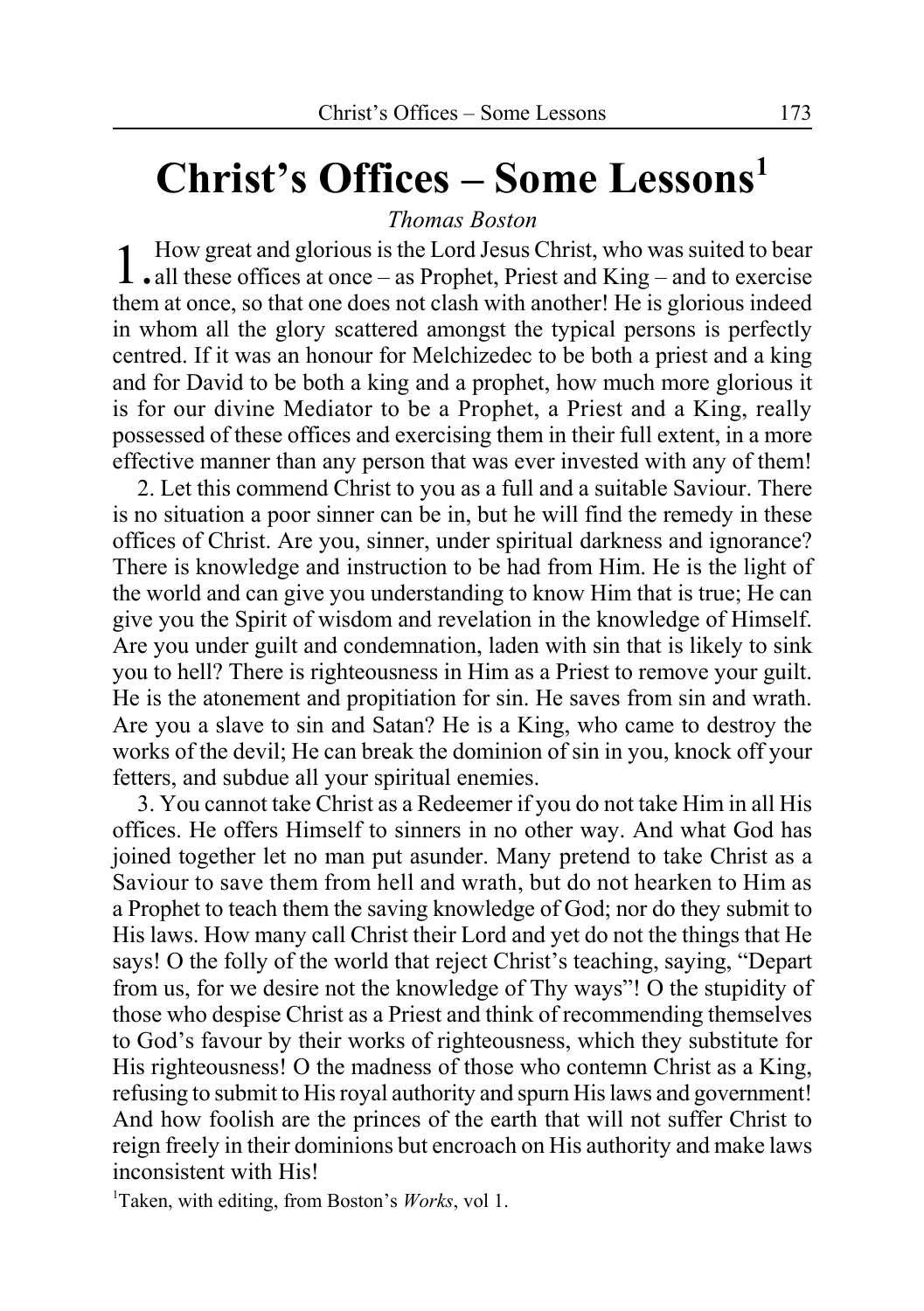4. Do you receive Christ in all His offices, giving up yourselves (1) to be taught by Him as a Prophet in all things relating to your salvation, renouncing your own knowledge and wisdom; (2) to be justified by His righteousness, and washed in His blood, renouncing all your own righteousness as filthy rags, saying, In the Lord alone have I righteousness; and counting all things but loss and dung that you may win Christ and be found in Him, not having your own righteousness, which is of the law, but that which is through the faith of Christ, even the righteousness which is of God by faith; and (3) to be guided and governed by Him as your sovereign Lord and King, yielding a hearty and cheerful obedience to all His laws and commandments and saying, "Other lords besides Thee have had dominion over us; but by Thee only will we make mention of Thy name"?

5. Make use of this mighty Redeemer in all His offices, which as Mediator He exercises for the benefit of the ruined race of mankind. You have absolute need of Him in all these offices. You are foolish and stand in need of His wisdom to guide you; you are ignorant both of yourselves and of God; and so you require saving knowledge and instruction. You are guilty, condemned sinners – indeed daily offenders – and so stand in need of continual pardon. You are weak, having no strength to combat your spiritual adversaries; so you require the exertion of His mighty power as King of kings to enable you to stand against your adversaries. If you knew yourselves, and were exercised to godliness, you would see the absolute necessity for all Christ's offices that you might be saved, and you would every day bless God for such a complete and all-sufficient Redeemer. O make use of Him daily in all His glorious offices; honour Him by making use of Him as your Prophet, Priest and King.

# **Biblical Fellowship1**

### **1. Fellowship Within the Godhead**

#### *Rev J R Tallach*

The Greek word for fellowship is *koinonia*, and the basic meaning is participation in, having a share, or giving a share. This noun does not occur in the Synoptic Gospels (Matthew to Luke), but the spirit of it was diffused through the early Church, which was characterised by spiritual light, liberty, union and communion.

<sup>1</sup>This is the first part of a paper given at last year's Theological Conference. It draws largely from Hugh Martin's *The Atonement*, John Owen's treatise on "Communion with God", in his *Works*, vol 2, Francis Turretin's *Institutes* and John Calvin's *Institutes*.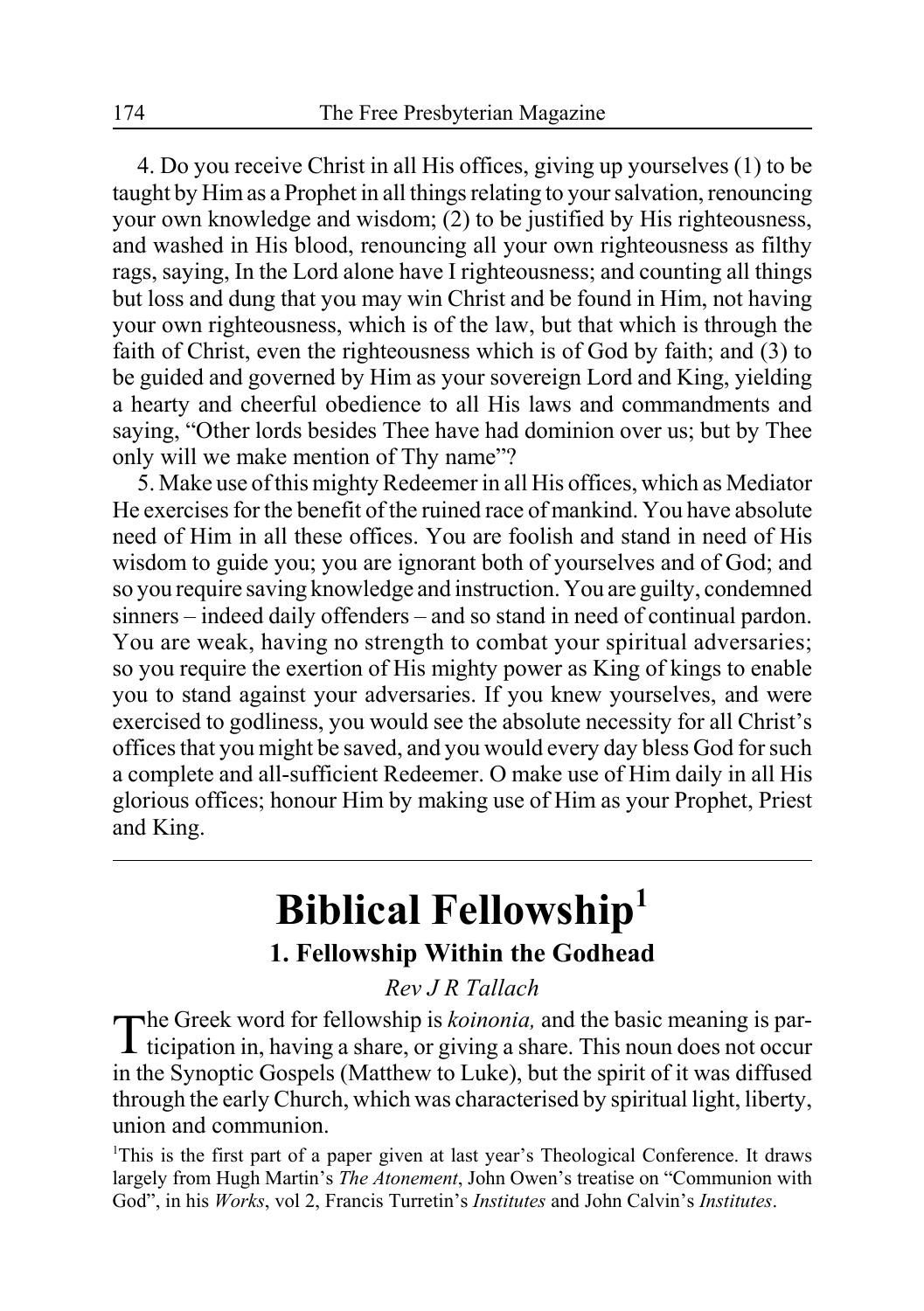The paper will be divided into three parts: (1.) The fellowship which exists within the triune God as Head and Lord, and God over all; (2.) The fellowship which exists between God and His people; (3.) The fellowship which exists between believers in the Church of God on earth.

First, *the fellowship within the Godhead*. Hugh Martin deals with this under the heading of "The Blessedness of God". "The Lord is our judge, the Lord is our lawgiver, the Lord is our king. He will save us" (Is 33:22). The absolute sovereign rule of the Judge, Lawgiver and King is the great source of our confidence and comfort. He rules out of His own perfections without consultation with anyone; no one says to Him, "What doest Thou?" This rule is as blessed as His nature is blessed; He the blessed and only Potentate.

Martin sees this blessedness as an expression of the fellowship which exists within the Triune God. The relationship of Father, Son and Holy Spirit is eternally and infinitely blessed and is expressed in the fellowship which exists between the three persons of the Godhead. Such a fellowship must be worthy of God's nature and satisfying to God's infinite powers of fellowship.

Martin sees the concept of a uni-personal god as inconceivable. Such a being would be without converse or love; he could not be loved, dwelling in an infinite silence and solitude. Such a god would be cold, distant and repulsive. Martin doubts that a uni-personal god could be self-aware. He would be therefore unable to say, "I am"; a god without relations could not say this. Yet God says, "I am that I am", and man, made in the image of God and reflecting that image, says, "I am". When man was created, he was able then to say to God, "Thou art". This was an expression of recognition, and recognition reciprocated, which is the foundation of fellowship.

But, Martin argues, this was surely not the first time that God had entered into fellowship. God's roots are in eternity and it is from this everlasting root that such fellowship springs; it did not begin with the creation of frail man. Did He not say to another: "Thou art My Son"? Again "unto the Son He saith, "Thy throne, O God, is for ever and ever". Martin finds it impossible to conceive of a uni-personal god being a creator at all. God says, "Thou art", to man; He does so as the God who had eternal converse with One who is co-equal with Himself. The Son was the beginning of the creation of God. We cannot conceive of a uni-personal eternal god without relations or fellowship. Christ was the beginning of creation and He was the Word. There was eternal fellowship.

The unity in God is essential to all His works and must be set over against the fellowship found within the Godhead. To this point the Word Himself speaks: "The Lord possessed Me in the beginning of His way, before His works of old. I was set up from everlasting, from the beginning, or ever the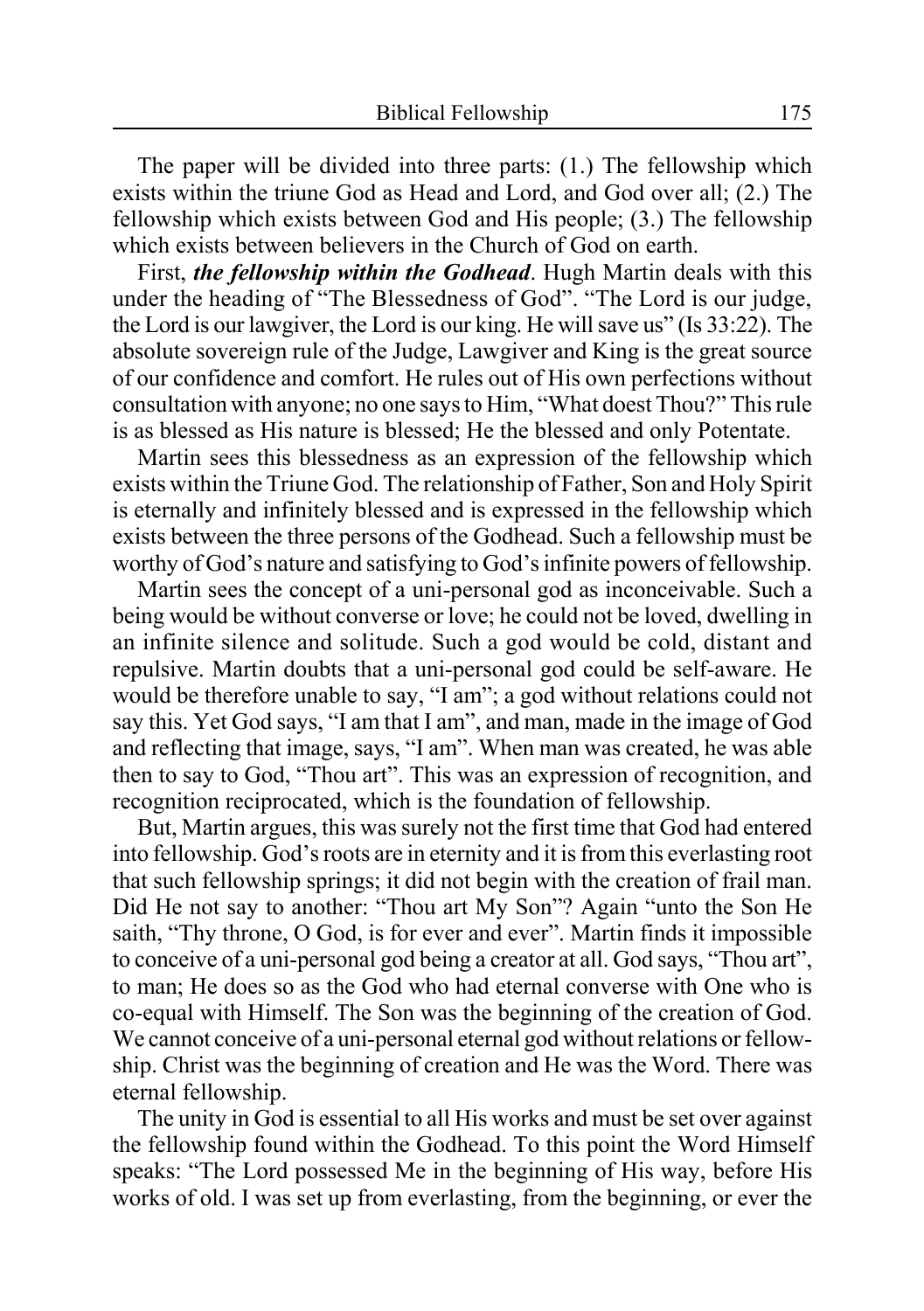earth was. When there were no depths I was brought forth; when there were no fountains abounding with water. Before the mountains were settled, before the hills was I brought forth: while as yet He had not made the earth, nor the fields, nor the highest part of the dust of the world. When He prepared the heavens, I was there: when He set a compass upon the face of the depth: when He established the clouds above: when He strengthened the fountains of the deep: when He gave to the sea His decree, that the waters should not pass His commandment: when He appointed the foundations of the earth: then I was by Him, as one brought up with Him: and I was daily His delight [see here the blessedness of God the Father in fellowship with His Son], rejoicing always before Him" (Prov 8:22-30).

The Son then sheds light on the blessedness of God, and is a light to men. The presence of the Spirit prevents the fellowship within the Godhead being between two only. Thus the Father and Son can go beyond "I am" and "Thou art" to say, "He is". The blessedness of God lies in the fact that the Father and the Son have fellowship in the Spirit and concerning the Spirit, and the Son and Spirit concerning the Father.

# **The Reformation in Spain1**

### **4. The Inquisition Fights Back, with Fire**

Some Spanish Protestants, moved by the dangers they faced in Spain, left  $\sum$  the country to find freedom to follow their consciences in other states such as Geneva and Germany. The clergy in the Brussels court of Philip II were keeping a close watch on refugees from Spain.<sup>2</sup> From their spies, these clerics learned late in 1557 that a large number of Protestant books had entered Spain and that heresy was spreading quickly.

The inquisitors soon discovered that Julian Hernandez<sup>3</sup> had been active in bringing in these books and threw him in prison. Hernandez was ready to confess his views; he was glad to have helped to make the Scriptures available to the people of Spain. His superior knowledge of the Bible made him victorious in all his debates, even with educated men – and he was no scholar. The inquisitors were anxious to obtain information from Hernandez about his fellow-Protestants; they hoped thus, in their own words, "at once to crush 1 Last month's article described real progress, with some individual congregations becoming established in Spain. Page references in the text are to Thomas M'Crie, *The Reformation in Spain*, 1824.

<sup>2</sup>Philip succeeded to the throne when his father Charles V abdicated in 1554; he was the husband of Queen Mary of England.

<sup>3</sup>See the previous article for a previous reference to Hernandez (May issue, p 137).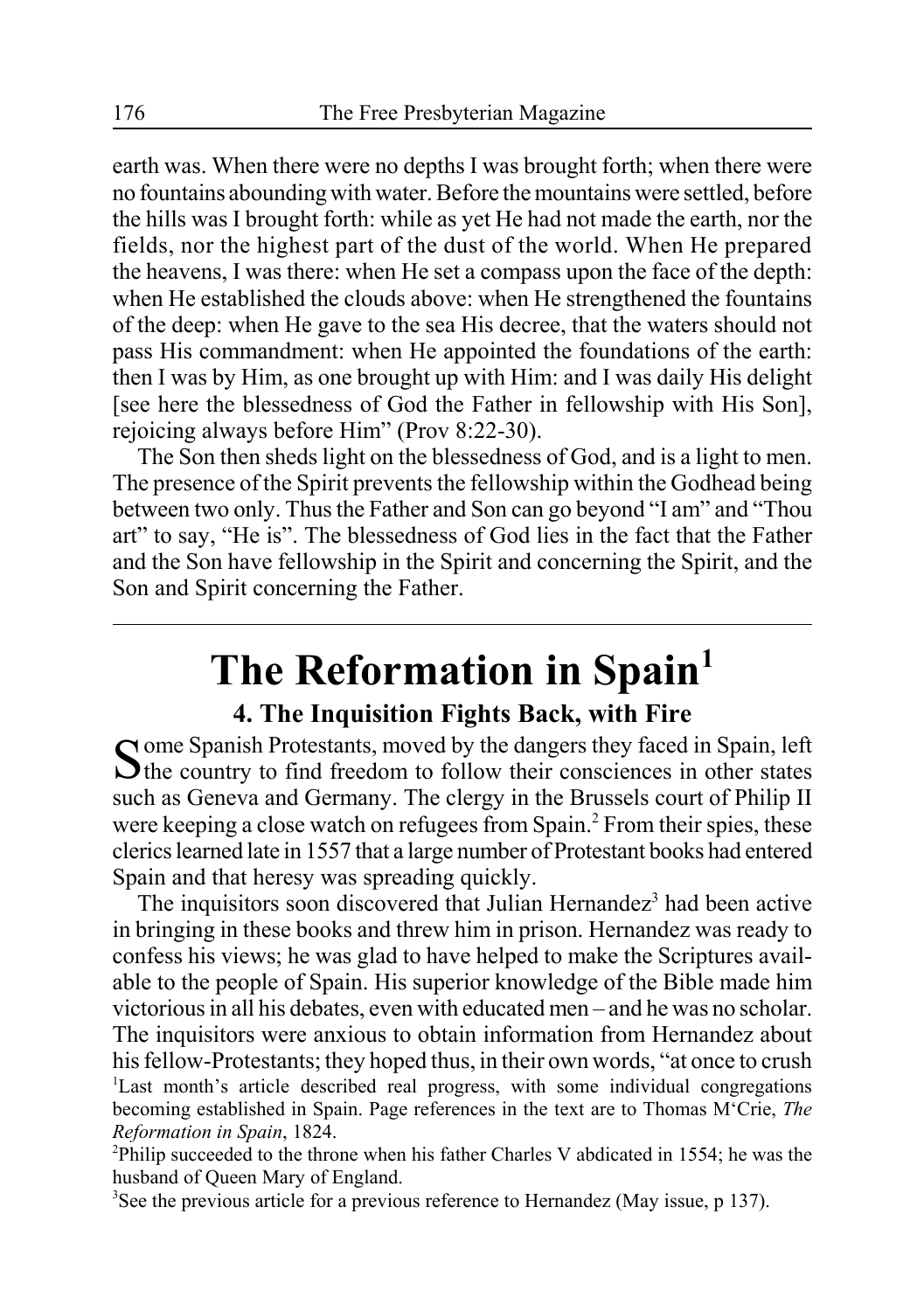the viper's nest" (quoted, p 240). They sent men to the prisoner who claimed to be sympathetic to the faith of the Reformation, but their ploys were unsuccessful. During the three years Hernandez was kept in prison, he was frequently tortured in horrific ways but gave nothing away.

However, through one of their spies, the Inquisition found out the information they were looking for. At Valladolid, they made use of Juan Garcia's stoutly-Romanist wife. Garcia was a goldsmith who used to summon the Protestants to their services. He kept from his wife the place and times of meeting but her confessor persuaded her to follow her husband one night, which she did and told the Inquisition what she had seen. In Seville and the surrounding area, 200 Protestants were arrested in one day. Not all of them resisted the inquisitors' questioning like Hermandez; so the number arrested there soon reached 800. In Valladolid 80 were imprisoned, and the Inquisition was similarly active in other parts of Spain. Some tried to escape and were pursued and captured; others were successful in reaching a Protestant country but were kidnapped by agents of the Inquisition and brought back to Spain. The inquisitors were particularly anxious to have Francisco Zaffra<sup>4</sup> in their clutches, but in the confusion caused by a lack of accommodation for all the prisoners, he got away and escaped to Germany.

Reference was already made to the monks of San Isidro who had gone some way in adopting Protestant principles. Their difficulty was that if they reformed further, the Inquisition would at once arrest them; so they discussed leaving the monastery and fleeing the country. This option too was dangerous, and at first they decided to stay where they were and commit themselves and their safety to providence. No doubt it was when the providence of increasing danger spoke to their minds that they had a further discussion, the outcome of which was that each of them would do what seemed best to himself. Twelve of them departed and, following different routes for safety, escaped and met in Geneva, as planned, a year later. The storm of persecution burst just a few days later and caught up the monks who remained behind, as well as others who had connections with them. One of these refugees from the San Isidro monastery, Casiodoro de Reina, was responsible for the first complete Spanish Bible, which was printed in Basel in 1569.

The dying Charles V left a charge to Philip in which he expressed his persuasion, referring to Protestantism, that "the King his son would use every possible effort to crush so great an evil with all the severity and promptitude which it required" (quoted, p 253). Philip was entirely obedient to these wishes; he applied to the Pope to increase the authority of the Inquisition still further. In 1558 he charged Francisco Valdes, now the Inquisitor General in 4 A priest with Lutheran leanings (see May issue, p 138).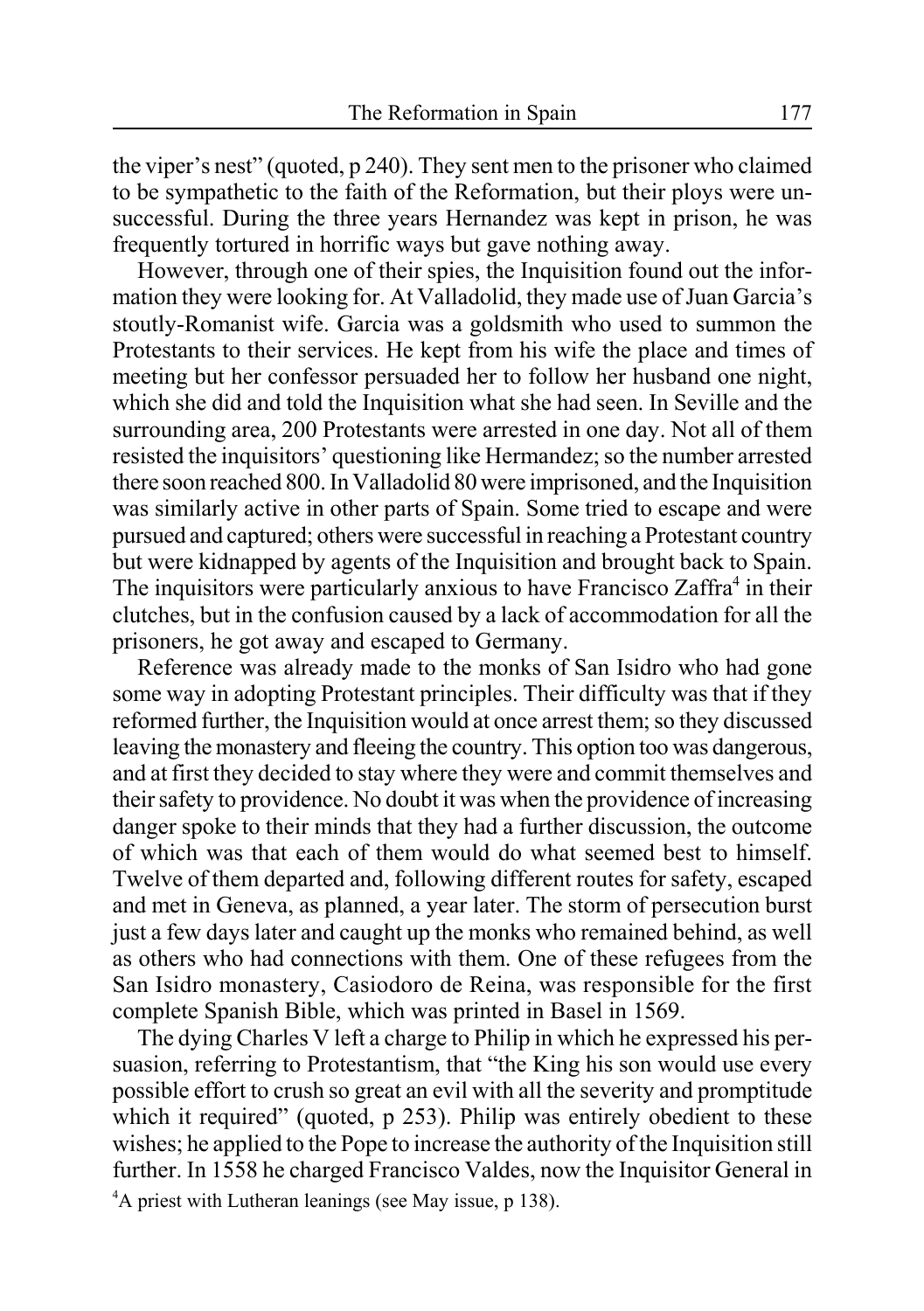Spain, to prosecute and punish those guilty of heresy, whatever their rank – even archbishops, cardinals, dukes, kings and emperors might be investigated. Philip also passed a law that those who would read, or even possess, any book forbidden by the Inquisition would suffer capital punishment and have their goods confiscated.

The next year, the Pope strictly directed all confessors to charge those who came to them that they must denounce – again whatever their rank – all whom they knew were guilty of this fearful crime, on pain of the greater excommunication. And those confessors who neglected this duty were subject to the same punishment. Philip also renewed a previous statute which entitled informers to a quarter of the property of those found guilty of heresy; such legislation must have encouraged many a false accusation from those who might receive a significant boost to their possessions as a result. Further, anyone convicted of believing Luther's doctrines, even if they would recant, was subject to capital punishment, and the penalty was applied, not only for future offences, but retrospectively.

Suspected Protestants would suffer prolonged imprisonment – most for two years, many for three – during which they were examined endlessly. The inquisitors might assure them one day that they would escape further punishment if they made an honest confession of all that they knew, and the next day they would be told that their confessions had only served to confirm the inquisitors' suspicions of their sincerity. Intense pressure was applied to extract a recantation, so that this could be read at the public *auto-da-fé*<sup>5</sup> before those convicted were burnt to death. The effort to persuade prisoners to recant was a cruel deceit; they were likely to be killed anyway.

Constantine Ponce de la Fuente was regarded as the ablest of those who promulgated the new doctrines. Though one of Charles V's chaplains, he was among the first to be arrested in Seville; his popularity as a preacher no doubt aroused jealousy. He denied the charges against him and the inquisitors almost despaired of convicting him on any charge, but he was doomed when part of his library was fortuitously discovered.

The collection included various volumes deemed heretical, but perhaps most significant was a book in his own handwriting in which he discussed at length the points of controversy between Rome and the Protestants. "In it", says M'Crie, "the author treated of the true Church according to the principles of Luther and Calvin and, by an application of the different marks which the Scriptures gave for discriminating it, showed that the papal Church had no claim to the title. In a similar way he decided the questions respecting justification, the merit of good works, the sacraments, indulgences and purga-<sup>5</sup>A ritual of public penance by heretics; those who did not recant might be burnt to death.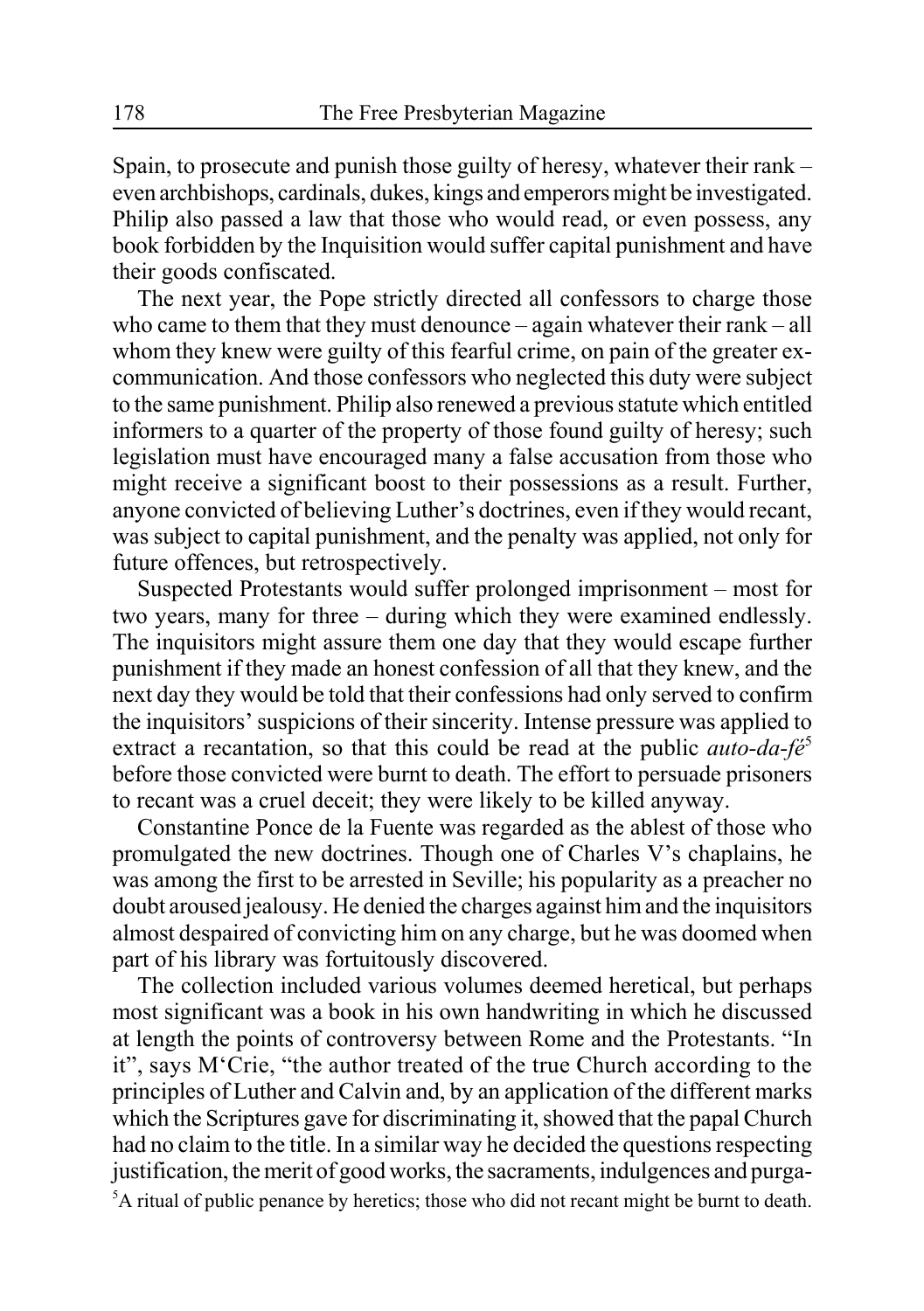tory, calling this last the wolf 's head and an invention of the monks to feed idle bellies" (pp 264-5). Constantine acknowledged that the book was his and that these were his beliefs. He gave up his fight against conviction, but nothing could persuade him to inform on any Protestant.

For some reason the inquisitors did not subject him to torture – possibly because of Charles' respect for him. Yet in the hope of inducing other prisoners to confess, they told them that Constantine had given information against them, even producing false witnesses who claimed to have heard his cries when being tortured on the rack. Such were the tactics of those who purported to be carrying out the will of God by attempting to preserve true religion in Spain.

Shortly after Charles' death, Constantine was removed to a damp, unpleasant dungeon. There he was heard to cry out: "O my God, were there no Scythians, or cannibals, or pagans still more savage, that Thou hast permitted me to fall into the hands of these baptized fiends?" (quoted, p 265-6). In that foul hole, he contracted dysentery and soon died. Yet, in God's kind providence, his cellmate was a young monk from San Isidro named Fernando, who looked after him as best he could during these last days of sickness. This monk was able to refute a report circulated by the inquisitors that Constantine had committed suicide. But even his death did not satisfy them; at an *autoda-fé* in December 1560 his effigy and bones were displayed, so that he could be publicly condemned for his heresies.

The inquisitors were absolutely unscrupulous in the ways they sought to extract information. For example, a widow, three of her daughters and a married sister were arrested, but the Inquisition had no evidence against them, even after they were tortured. One of the daughters was promised that, if she made a full disclosure, she and her relations would be set free. She fell into the trap and confessed that they had discussed Protestant doctrines. She was at once brought to court and obliged to repeat her confession. Then, supposedly because her confession was not sufficiently full, she was again tortured. All these relatives were burnt, as were others who were implicated in the woman's evidence.

Two years after the initial flurry of arrests, it was decided that it was time to bring these cases to a conclusion. *Autos-da-fé* were to be held throughout the land, but those in Seville and Valladolid, which were the main centres of Protestant activity, involved greater pomp than elsewhere. When there were a number of heretics, the *auto-da-fé* always took place on a Sabbath or a Roman holy day. All the clergy and civil authorities were required to attend and, to maximise the size of the crowd, a 40-day indulgence was granted to all who came to watch. All the spectators were obliged to take an oath binding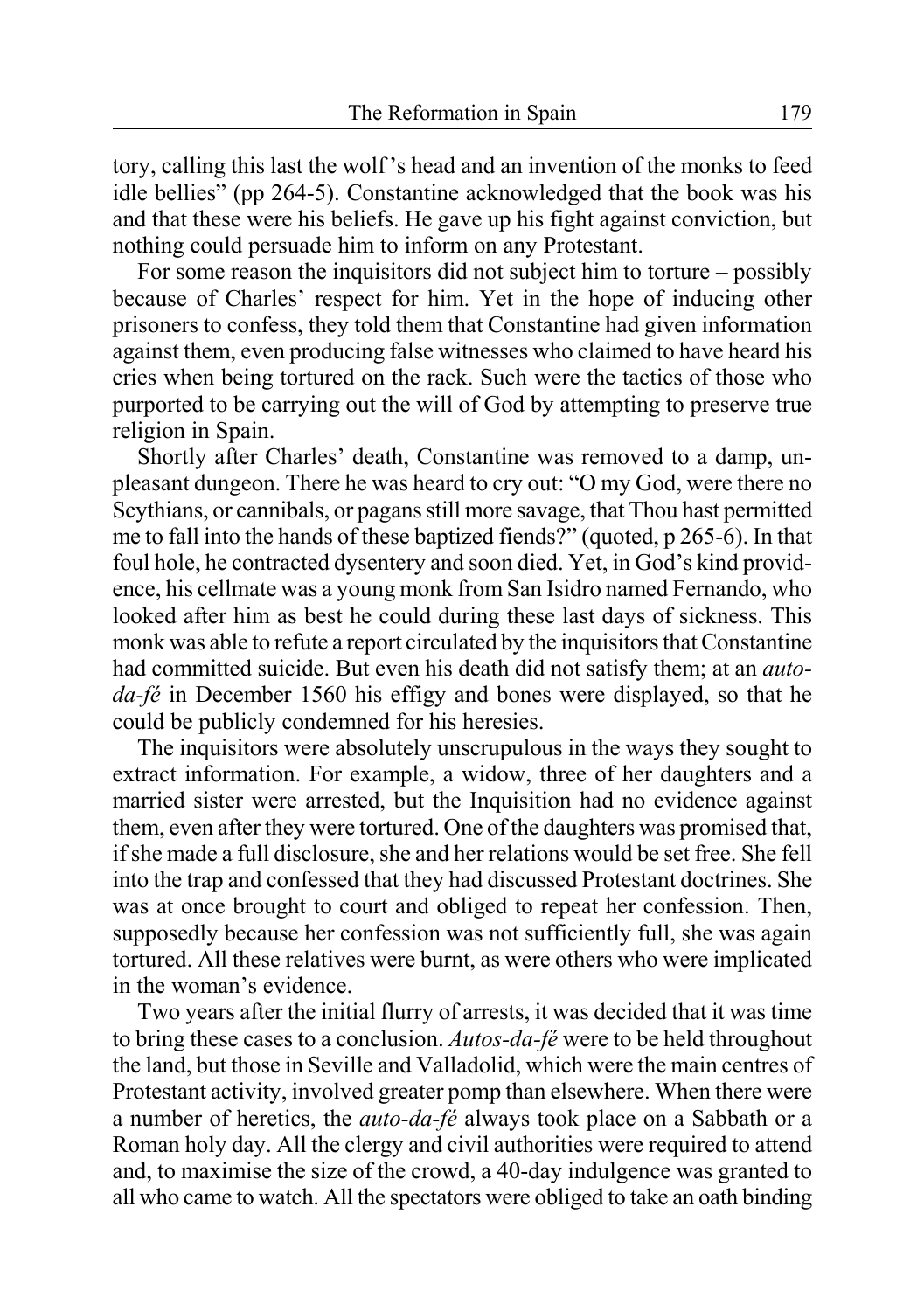them to live and die in communion with Rome and to uphold the Inquisition against all its adversaries.

The previous evening, the prisoners who were penitent and were to suffer a lesser punishment than death were informed of their sentence. At midnight a confessor came to each of the prisoners who were to be brought to the stake and told them their fate. He earnestly exhorted them to recant and die reconciled to the Church. Yet the only advantage of recanting was a quick death; the prisoner would be strangled before being burnt. In the morning the bells of all the churches began to ring. Convicted heretics were required to wear a *sanbenito*, a loose kind of tunic made from yellow cloth; if the heretic was to be strangled before being led to the stake, flames burning downwards would be painted on the *sanbenito*; if he was to burnt alive, the flames would appear burning upwards.

The inquisitors mounted a platform and the prisoners were led to another opposite it. Proceedings began with a sermon; then the sentences of the penitents were read and they, on their knees, repeated their confession. The punishments could include banishment, whipping, hard labour or imprisonment. Afterwards those condemned to death heard their sentences publicly read and were handed over to the secular authorities, who were to put them to death. At every *auto-da-fé*, the inquisitors obliged the magistrates to swear that they would faithfully execute the sentences passed against the heretics, without delay. Amazingly, as the prisoner was handed over, the inquisitors directed the state officials to treat him with compassion. A compassionate burning is somewhat difficult to understand! But the Inquisition was a thoroughly cynical system.<sup>6</sup>

The first of the *autos-da-fé* for burning Protestants took place in Valladolid in May 1559. A huge crowd attended, including Don Carlos, the heir to the Spanish throne, and his aunt. The presiding Inquisitor went to them to administer the oath to support the Inquisition and reveal to them everything opposed to the faith that might come to their notice – without respect of persons. This was the first time such an oath was laid on royalty, and Don Carlos, then just 14, is said to have had an implacable hatred to the Inquisition from that time. Thirty prisoners brought out on this occasion; 16 were reconciled to Rome; two were burnt alive and the other 14 were strangled first. The number who recanted may seem high; yet most of them would have been babes of the

6 This cynicism is illustrated by a woodcut which depicts trying the guilt of a witch by casting her into the water. It is reproduced in Michael Baigen and Richard Leigh, *The Inquisition*, Penguin, 2000, with the caption: "If she drowned, she was presumed innocent; if she survived, it was presumed to be with the devil's aid and so she would be burned". Either way, she perished.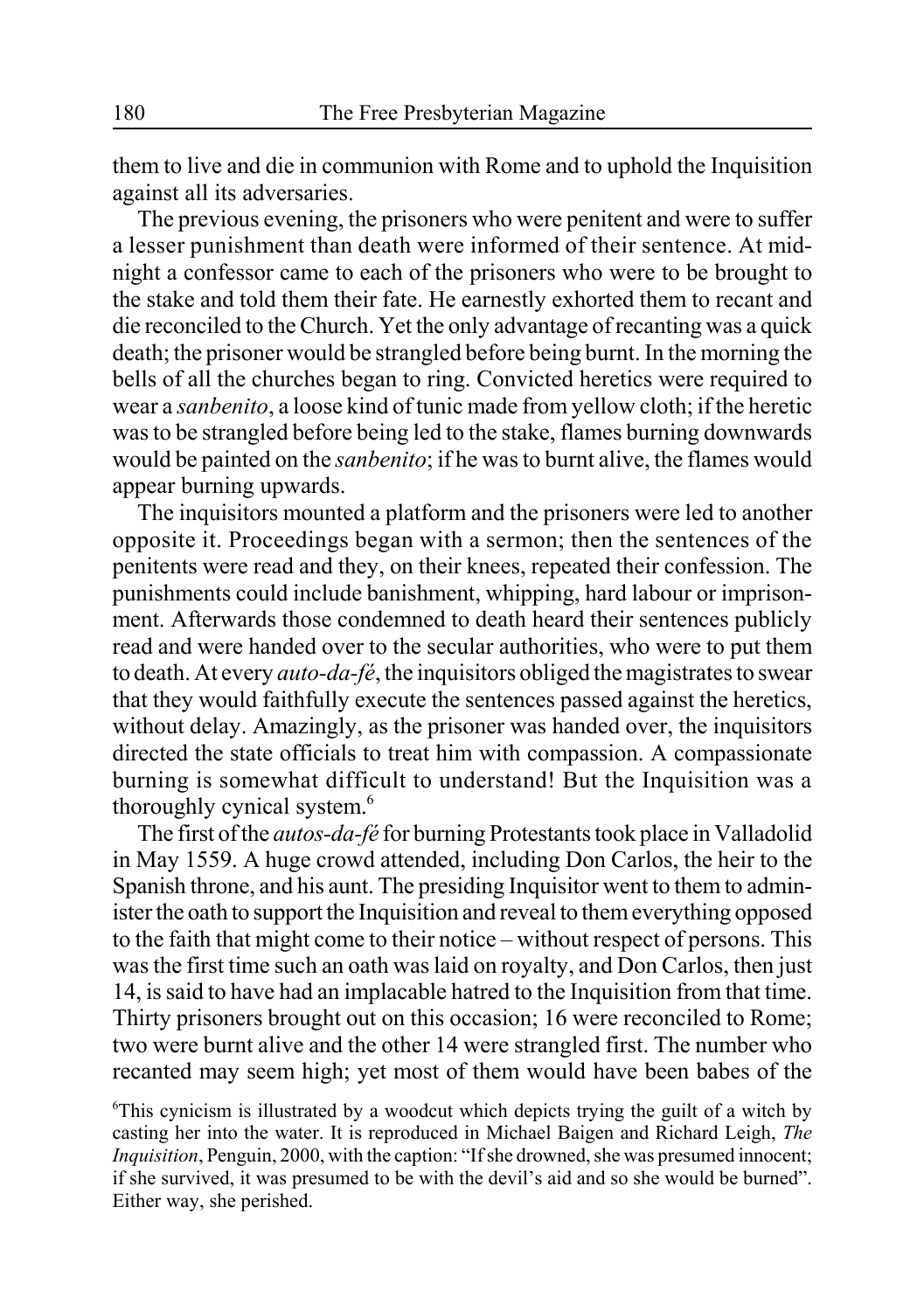flock, if indeed they were truly converted; we know little about them and the pressures they were under.

Among those sentenced to death was Augustin Cazalla, pastor of the Protestant congregation in Seville, but previously Charles V's chaplain. He was repeatedly examined by inquisitors, who hoped to get information against him and other prisoners. When about to be tortured, his courage failed and he promised to submit to his judges. He confessed that he had embraced Lutheran doctrine but denied that he had ever taught it to any who did not already believe it. When a monk came to inform him of his sentence, Cazalla was very anxious to know if there was any hope of escaping death. The monk told him, perhaps dishonestly, that he might be shown mercy if he would confess everything that the witnesses had said against him. It was then clear to Cazalla that his fate was sealed and replied, "Well then, I must prepare to die in the grace of God, but it is impossible for me to add to what I have said, without falsehood" (p 286). He was duly burnt after being strangled. In addition to the Protestants, there was a Portuguese man, who was condemned as a relapsed Jew.

One of the two who were burnt alive was an advocate, Antonio Herezeulo, who remained unbroken in spirit throughout the fearful experience of torture and burning.7 "The only thing that moved him on the day of the *auto-da-fé*," says M'Crie, "was the sight of his wife in the garb of a penitent; and the look which he gave . . . as he passed her to go to the place of execution seemed to say, 'This is hard to bear'" (p 288).

A Roman Catholic observer of the scene wrote, "He could not speak, but his mouth was gagged on account of the blasphemies which he had uttered; but his whole behaviour showed him to be a most resolute and hardened person who, rather than yield to believe with his companions, was determined to die in the flames. Though I marked him narrowly, I could not observe the least symptom of fear, or expression of pain; only there was a sadness in his countenance beyond anything I had ever seen. It was frightful to look on his face when one considered that in a moment he would be in hell with his associate and master, Luther" (quoted, pp 288-9).

7 The words of William C Robinson, in a piece entitled "Justification by Faith", are relevant here. He states his conviction "that one cause for so much of our present loose theological thinking and for the diminution of the vitality and power of present Christianity is that too few of us have thought out just what this cardinal doctrine of the Reformation is. We have not the courage of our convictions, the transforming force in our lives, the faith that mocks the flames, which the Reformers had, because we have not felt the graciousness and blessedness of their doctrine of justification by faith" (David B Calhoun, *Pleading for a Reformation Vision*, Banner of Truth, 2014, p 176). The faith of these Spaniards rested on Christ alone, not on works, and so it mocked the flames.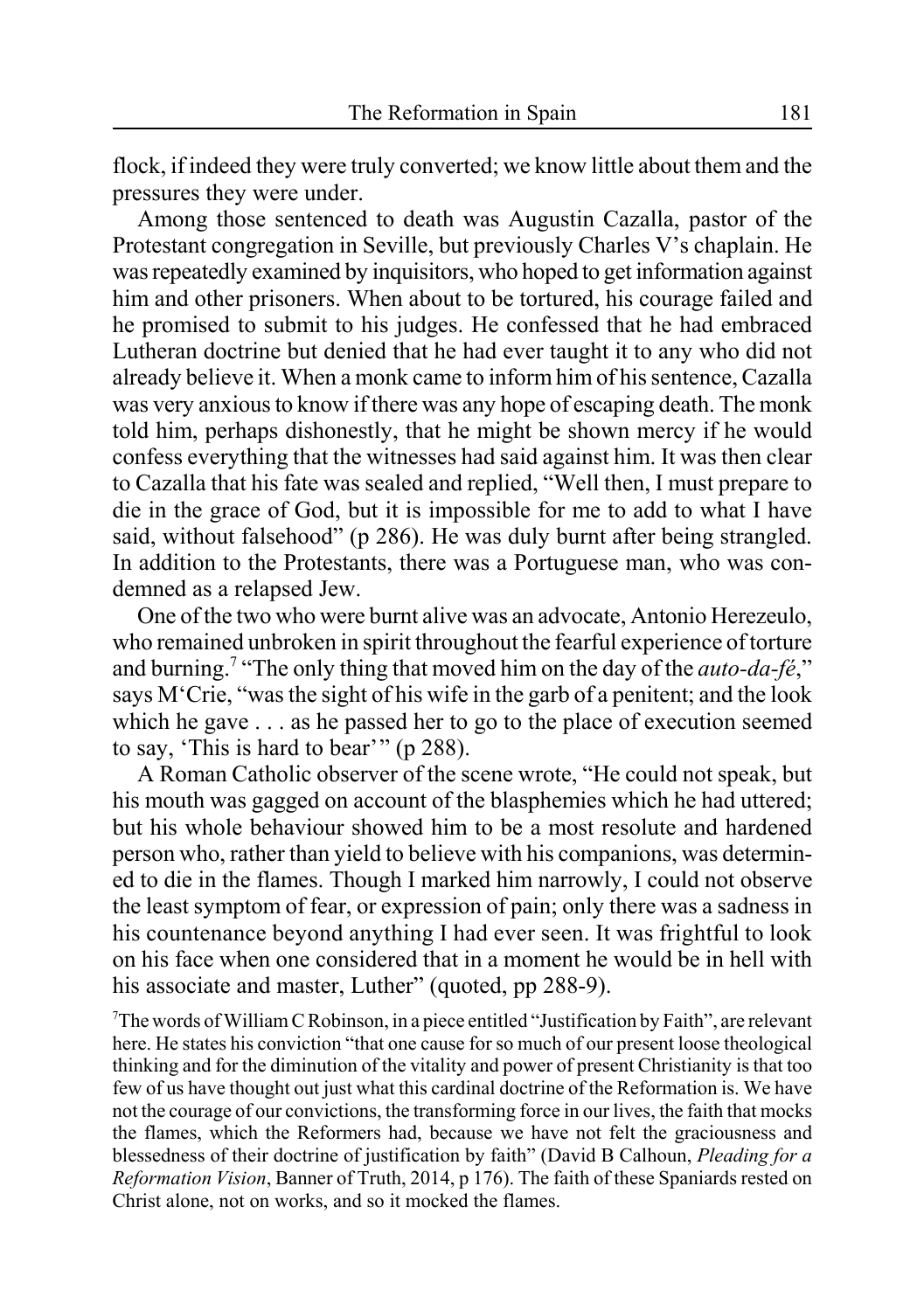The observer completely misunderstood the significance of what was happening before his eyes. But the martyr's wife, Leanor, never forgot his last look. She was only 22 and may well have been told that her husband had recanted; such was the gross dishonesty of the Inquisition's dealings with its victims. Besides, in common with many others who were arrested, she did not have much opportunity to become established in the faith of the Bible. Yet she soon resolved, in dependence on divine strength, to follow her husband's example of faithfulness. She broke off the course of penance that she had begun and, as a result, had to endure eight years of imprisonment. Every effort was made to bring her to recant once more, but in vain.

The same observer describes her martyrdom at an *auto-da-fé* at Valladolid in 1568: "She suffered herself to be burnt alive, notwithstanding the great and repeated exertions made to bring her to a conviction of her errors. Finally she resisted what was sufficient to melt a stone, an admirable sermon preached at the *auto* of that day by . . . [the] Bishop of Zamora . . . . But nothing could move the impenetrable heart of that obstinate woman" (quoted, pp 290-1). What an unbelieving heart recognised as obstinacy was, in fact, the result of the sustaining power of divine grace.

# **John Calvin and Attendance at Mass**

#### *Matthew Vogan*

 $A<sup>t</sup>$  the time of the Reformation there were individuals who claimed to be Protestants but hid their convictions by continuing to attend the mass and other Roman Catholic ceremonies. Afraid of persecution, these Protestants kept their faith secret and pretended in everything outward to be Roman Catholics. The Reformers refuted the views of these people, who were called "Nicodemites", showing that continuing to attend the blasphemous and idolatrous mass could not leave them undefiled.

Reformed theologians all wrote against mass attendance and argued that merely to share the same space with a Roman Catholic idol or to be an observer at mass was to allow oneself to be polluted. Calvinists were forbidden from attending Roman Catholic marriages, baptisms and funerals. Early in the Reformation, in 1537, Calvin wrote a treatise called *On Shunning the Unlawful Rites of the Ungodly*. 1 This treatise is the only work written against the Nicodemites not included in the volume of collected writings against them: *Come Out from Among Them*.

In this treatise, Calvin is responding to a request for advice as to how to <sup>1</sup>All the remaining quotations in this article are from this treatise.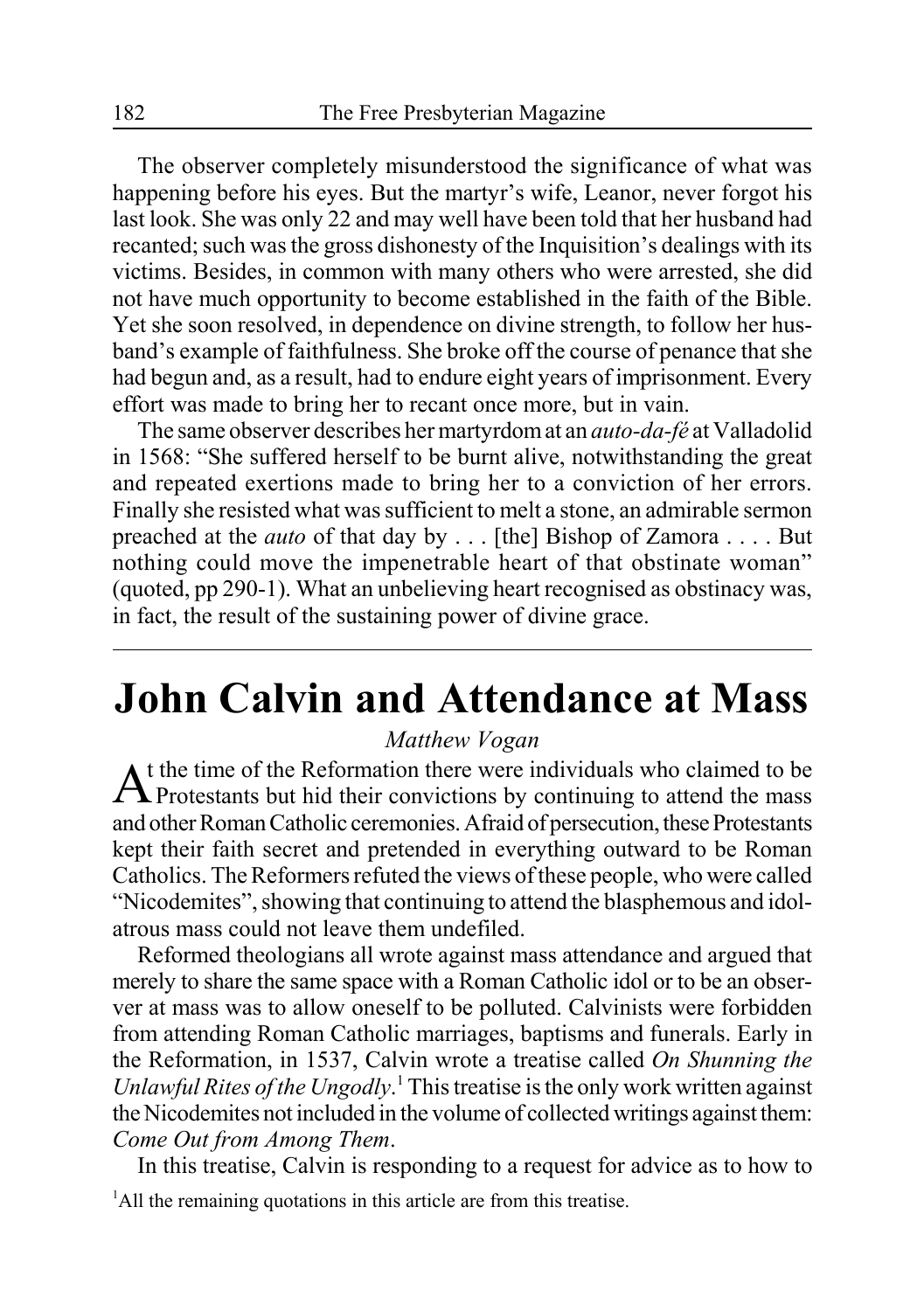live among rampant Romanism while maintaining "fidelity to the Lord pure and unpolluted". From the very start, "the Mass, that head of all abominations" is singled out since it "takes the lead among all those species of iniquity. In it every imaginable kind of gross profanity is perpetrated". He also goes to the heart of the question that faces those who are in such a situation. They must either pursue their own expediency and human favour by making "a pretence of indulging in idolatry" or seek God's approbation by shunning these rites. Calvin says that there ought to be no dubiety or question on matters that are laid down so clearly in Scripture:

Whenever any semblance of good or convenience would withdraw believers one hair's breadth from obedience to their heavenly Father, the first thought which ought to present itself for consideration is that everything, be it what it may, which has once obtained the sanction of a divine command, thereby becomes so sacred as not only to be beyond dispute, but also beyond deliberation. If we merely allow ourselves to deliberate in such circumstances, we overstep our proper limits; when this is done, we are on a downward path which quickly leads us farther astray.

In his *Institutes* (3.6-10) Calvin has a very practical section on the Christian life. In it he emphasises self-denial as one of the most basic principles of following Christ: "We are not our own: let not reason nor our will therefore sway our plans and deeds. We are not our own: let us therefore not set it as our goal to seek what is expedient for us according to the flesh. . . . Conversely, we are God's: let us therefore live for Him and die for Him. We are God's: let His wisdom and will therefore rule all our actions" (3.7.1).

*On Shunning the Unlawful Rites of the Ungodly* likewise begins with the core principles that we are not our own and we must deny ourselves, take up our cross and follow Christ. The first principle of discipleship is: "Whosoever shall be ashamed of Me and of My words, of him shall the Son of man be ashamed when He shall come in His own glory and in His Father's, and of the holy angels" (Lk 9:26).

"Let us remember then that this is the edict which our Saviour issues when we are first enrolled in His family, and that the perpetual edict promulgated for life to those who would belong to His kingdom is that, if they have embraced His doctrine with true heartfelt piety, they must manifest this piety by outward profession. And, indeed, how dishonest were it to be unwilling to make a confession before men of Him by whom they wish themselves to be acknowledged before angels? And how would they have the truth of God to remain effectual to them in heaven after they have denied it upon earth?

"There is no room, therefore, for anyone to indulge in crafty dissimulation,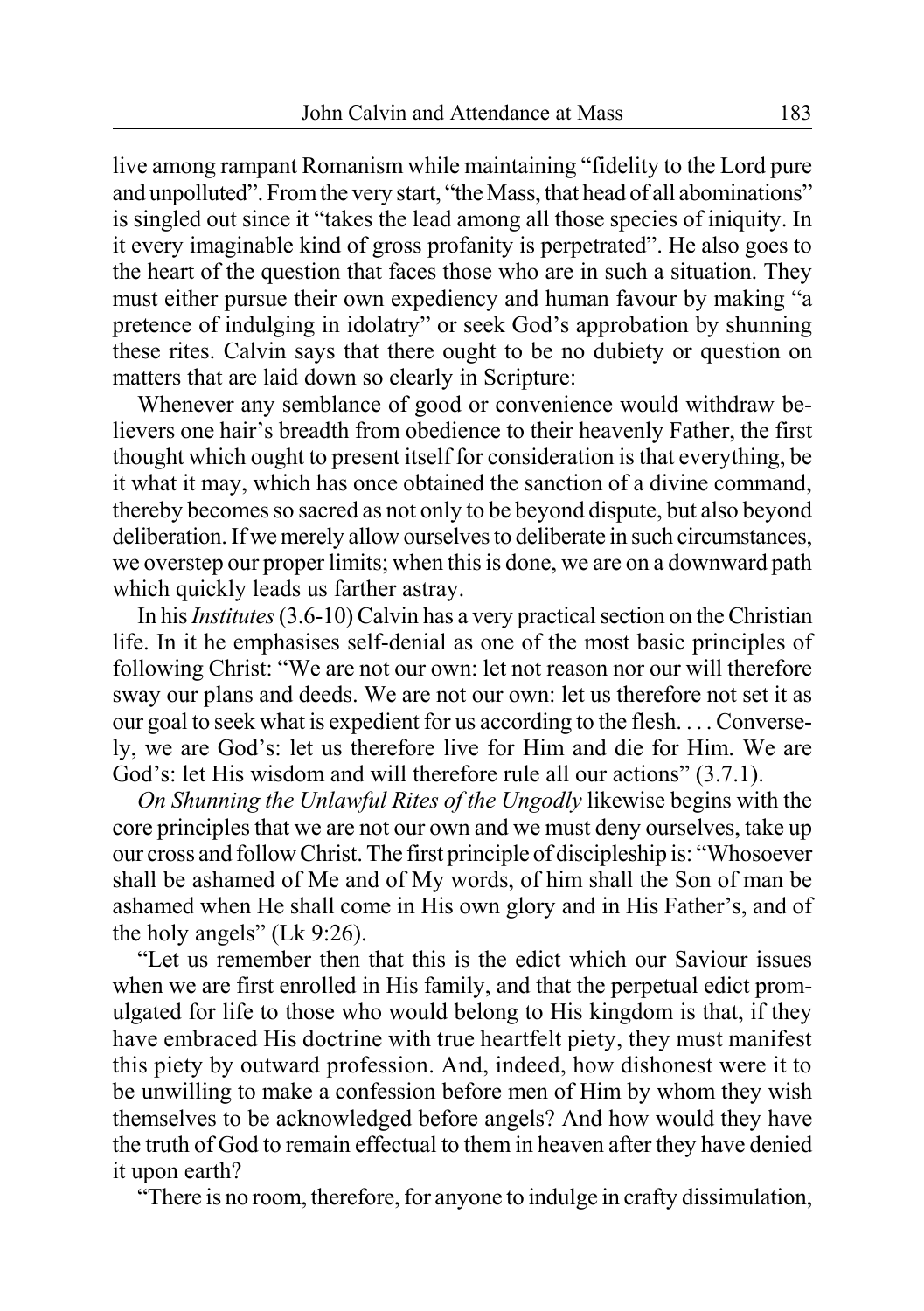or to flatter himself with a false idea of piety, pretending that he cherishes it in his heart, though he completely overturns it by his outward behaviour." *Scriptural testimony against attending idolatrous worship.* Calvin lays down the principle: "Whoever bestows any kind of veneration on an idol, be the persuasion of his own mind what it may, acknowledges it to be God". Whatever may be the thoughts of the heart, if there is an outward action of participation in idolatry we are giving tacit consent and acknowledgement to the idolatrous beliefs of those with whom we gather. Calvin uses the example of Shadrach, Meshach and Abednego refusing to obey the King's command to worship an idol, to teach that "to perform any act of idolatry, in order to gain the favour of man, is more to be shunned than death in its most fearful form". Their duty was clear when presented with "only two alternatives between which to choose – either to shake off the fear of God . . . or to despise men when brought into competition with God".

Nicodemites wished to say that the body could be present at idolatrous worship without the soul being affected or guilty, since it was inwardly dissenting from such worship. Calvin maintains that the body is no less affected by such participation than in the sin of fornication and he applies Paul's teaching to this effect. "Know ye not", he asks, "that your bodies are the members of Christ? Shall I then take the members of Christ and make them the members of a harlot? God forbid" (1 Cor 6:15). In the same way, can we take "the members of Christ" and "defile them by the worship of idols, or by impure superstitions?" "Let us remember that our body is the temple of the Holy Spirit; that we are not our own, but have been bought with a great price, and ought therefore to bear and glorify God in our body." "Thus he [Paul] enjoins us not to keep at a remote distance from unbelievers

in respect of space, but to stand far aloof from their polluted rites."

*Questions of conscience.* Calvin refers to the way in which Paul deals with matters of conscience in relation to participation in matters connected with idol worship. Those who felt they were able to participate, in the knowledge that there was no reality in these false gods, were only considering their own conscience and not that of others:

"What you openly do, as it may seem to be a participation in the worship of false gods, you do to the peril of many: for the rude and simple who are present at the spectacle, having not yet reached that prudence of yours, which understands that idols are nothing, on seeing you apparently communicating in their religious rites, what other idea can they form than just that you are worshippers of idols, and thus be emboldened to commit the sin which their own conscience condemns? . . . The impiety which is committed by the wicked in imitating you, seeing it is committed by your fault, must be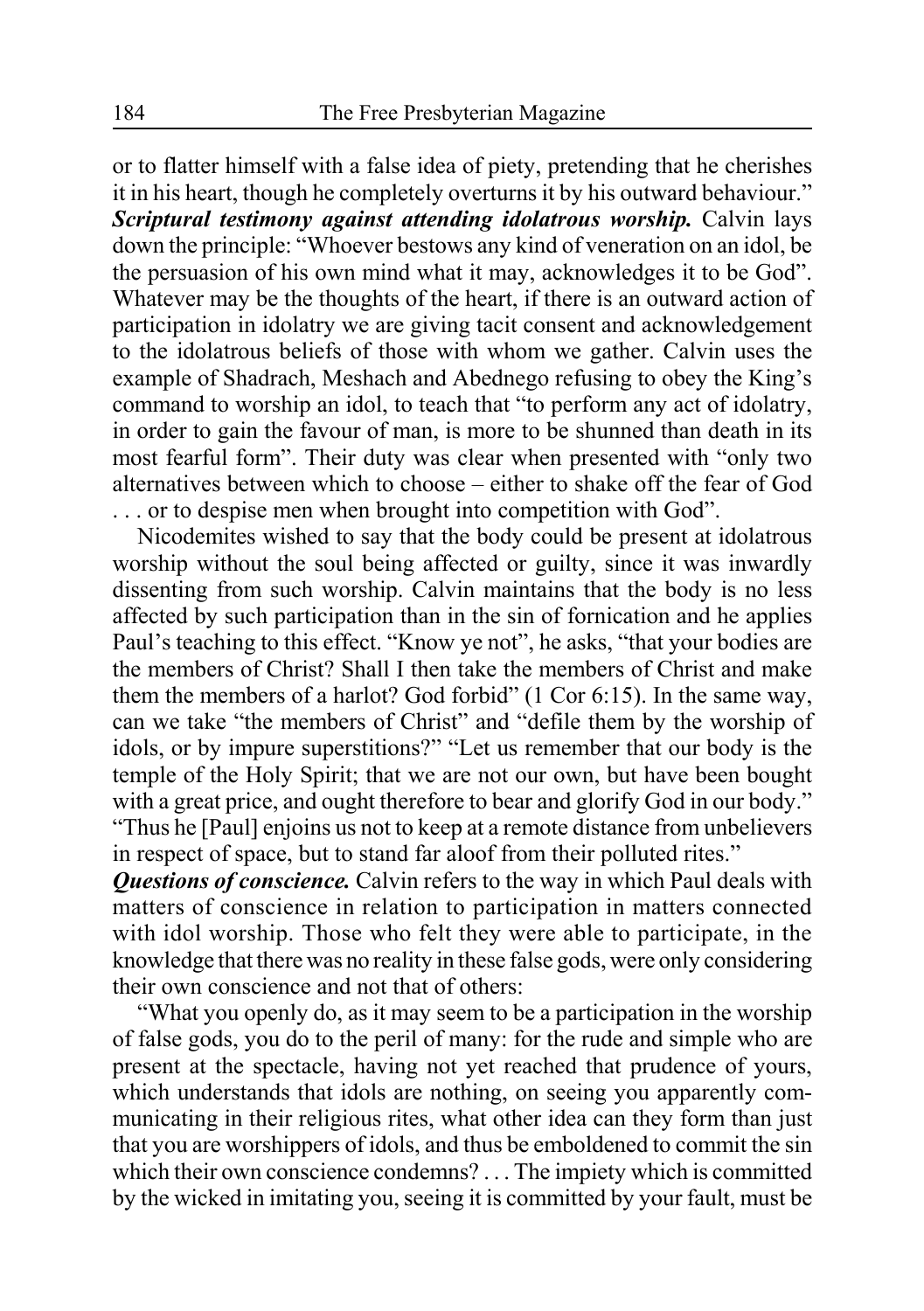charged to your account." Therefore "it behoves every man who possesses a pure zeal for piety, not only to refrain his tongue from impious words, but keep every part of his body untainted by any sacrilegious rite".

*The abominations of the mass.* Calvin goes on to show that the Scriptures "anathematise papistical ceremonies not less than any other kind of idol abominations . . . there never was displayed in Gentile superstitions sacrilege more execrable, more grievously subversive of true piety, or more insulting to it than some of those things that are now everywhere seen within the domain of the Pope". He refers to the extreme reverence given to the mass and yet "notwithstanding the abominations with which the mass teems, you meet with very few who venture to absent themselves". They comply out of fear, lukewarmness, or failure to discern the truth.

In highlighting briefly the abominations of the mass, Calvin asserts that "every believer should be aware that the mere name of sacrifice (as the priests of the mass understand it) both utterly abolishes the cross of Christ, and overturns His sacred Supper which He consecrated as a memorial of His death. For both, as we know, is the death of Christ utterly despoiled of its glory, unless it is held to be the one only and eternal sacrifice; and if any other sacrifice still remains, the Supper of Christ falls at once, and is completely torn up by the roots".

The point that Calvin emphasises most strongly, however, is "the abominable idolatry" of the mass. This takes place "when bread is pretended to assume Divinity, and raised aloft as God, and worshipped by all present! . . . A little bit of bread, I say, is displayed, adored, and invoked. In short, it is believed to be God."

*What attendance at the mass involves.* Calvin describes someone attending the mass and shows how they cannot disassociate themselves from its idolatry. He gives us a sketch of the scene of which they must be spectators. They behold an altar and a sacrificing priest, a pretended "mediator" who is supposed to be able to call Christ down from heaven in order to be "sacrificed". The "idol" wafer is worshipped, and "is this idol in any respect different from that which the Second Commandment of the law forbids us to worship?"

"In the mass Christ is traduced, His death is mocked, an execrable idol is substituted for God – shall we hesitate, then, to call it the table of demons? Or shall we not rather, in order justly to designate its monstrous impiety, try, if possible, to devise some new term still more expressive of detestation? Indeed, I exceedingly wonder how men, not utterly blind, can hesitate for a moment to apply the name, 'Table of Demons', to the mass, seeing they plainly behold in the erection and the arrangement of it the tricks, engines, and troops of devils all combined."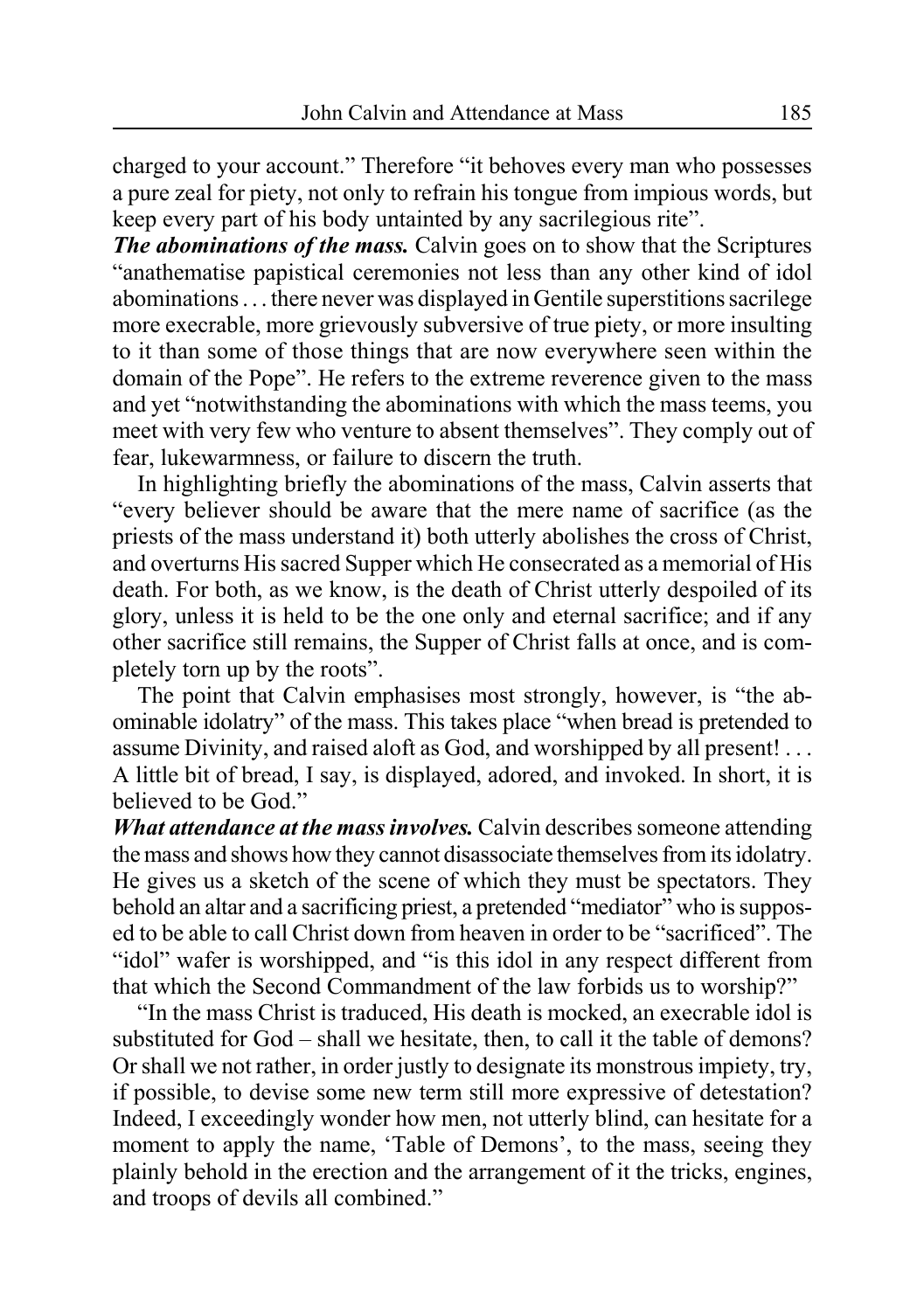In the countries of Europe where Romanism was ascendant it was impossible to avoid walking past idol shrines and inadvertently witnessing superstitious rites, just as visitors to Romanist districts in our own day find themselves confronted by similar displays of idolatry. Calvin is not saying that we can never enter buildings given over to this idolatry or that we have sinned if we have looked upon these idols. We are, however, "utterly to abstain from all fellowship with any form of sacrilege, meaning by fellowship not mere proximity of place . . . but inward consent, and some kind of outward manifestation indicative of consent". We are not to join ourselves in the congregation of those that engage in such idolatrous rites, as this implies that we are consenting. Someone is only free from being defiled by these abominations if he "is abstinent to such a degree, that he contracts no guilt or stain either by look, access, or vicinity".

*Conclusion.* Many believe it to be a matter of very little moment as to whether or not someone attends mass or not. Their instinct is that it is certainly something to be left to individual liberty and conscience, as a grey area, or at worst a minor fault. It is certainly not a minor fault but, even if it were a small matter amongst the other commandments of God, we should not be indifferent to it.

Calvin says that "every one among the precepts of God, how small soever the matter as to which it prescribes, ought to be sacred to us: for when negligence in regard to the minutest matter (the observance of which the Lord has enjoined by His law) finds its way into the minds of men, contempt of the whole law and its righteousness gradually creeps in and follows."

The Nicodemites that Calvin addressed likewise wished to minimise the significance of their actions. Calvin draws upon Paul's arguments against any participation in the acts of idolatry to show that in such an action "the Lord is defied, sin is committed against Christ, the table of devils is partaken of, and the table of Christ is repudiated". It cannot be "deemed a light and venial fault"; indeed if "these are light offences, entitled to an easy pardon, where shall words be found weighty enough to describe flagrant . . . crimes?"

This is "an act by which the glory of God was exposed to the derision of idolaters, and the consciences of weak brethren were unhinged, because they supposed they had, and gloried in having, a Christian man as an associate in the worship of an image, and were emboldened by his example to do the same, although with a wavering and undecided conscience". Calvin summarises in one plain but pithy sentence what this act entails: "They assemble at mass, which they see provided with a long and varied apparatus of sacrilege, and they assemble with a multitude known to entertain a pernicious veneration for the mass". This is nothing other than association with idolatry.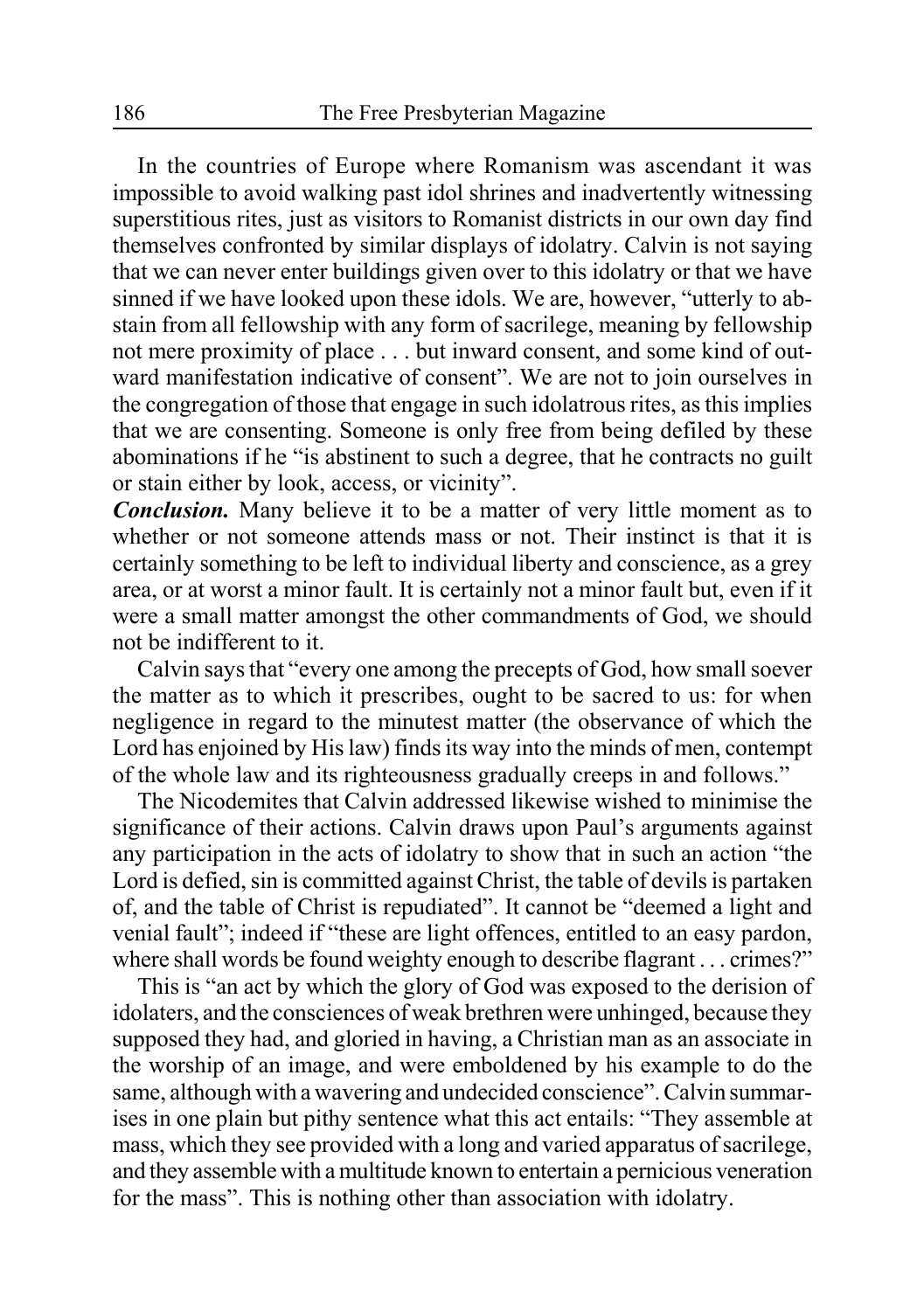As in our own day, one of the reasons brought against avoiding attendance at mass – for instance, as in connection with a wedding or a funeral – is that it will cause offence to friends, colleagues or family if we are not present. Generally this is a specious argument as many are willing to accept that it is contrary to the profession of a genuine Protestant to be present and are respectful of their conscience in the matter. Avoiding offence given to such people by attending mass actually creates offence to God and to Christ and also to other believers who are stumbled by such an example.

"What else do those men do when they endeavour, by a show of respect for the mass, not to offend [that is, stumble] those altogether untaught, or those not yet fully confirmed? They indeed avert offence from themselves, but they entice others, by their example, to offend God."

In his last urgent appeal to those who are deliberating whether or not it is lawful for them to attend the mass. Calvin sums up the fearful consequences of attending the idolatrous mass. His urgent entreaty is "that you may not pollute the holy religion of God by horrible sacrilege; that you may not profane your body, which He has dedicated as a temple to Himself, by foul abominations; that you may not inscribe your name on execrable blasphemies".

# **A Free Forgiveness1**

#### *W K Tweedie*

Isaiah 43:25. *I, even I, am He that blotteth out thy transgressions for Mine own sake, and will not remember thy sins*.

"For Mine own sake." That is the foundation of the gospel and the well- $\Gamma$  spring of hope to the sinner. All begins in grace, all is carried on by grace, and by grace the whole scheme of redemption is perfected. Man wishes to find something in himself by which to move the unchanging One. My tears, my penitence, my suffering, my sacrifices, my faith, my religion: these are some of the considerations to which even the believer is prone to cling in the hope of influencing his God or regaining His favour.

But "for Mine own sake" puts all these delusions aside. In the fathomless depths of the divine compassion; in that mercy which is like a great deep; in that grace which is to be measured, if measured at all, by the sufferings of the Son of God – in these alone we find a foundation for hope. Man is utterly set aside. He is laid in the dust, and God alone is exalted to the throne. In no case will He, in no case can He, give His glory to another, and least of all when blotting out iniquity and restoring the soul to purity again.

1 Taken, with editing, from Tweedie's volume, *Glad Tidings of the Gospel of Peace*.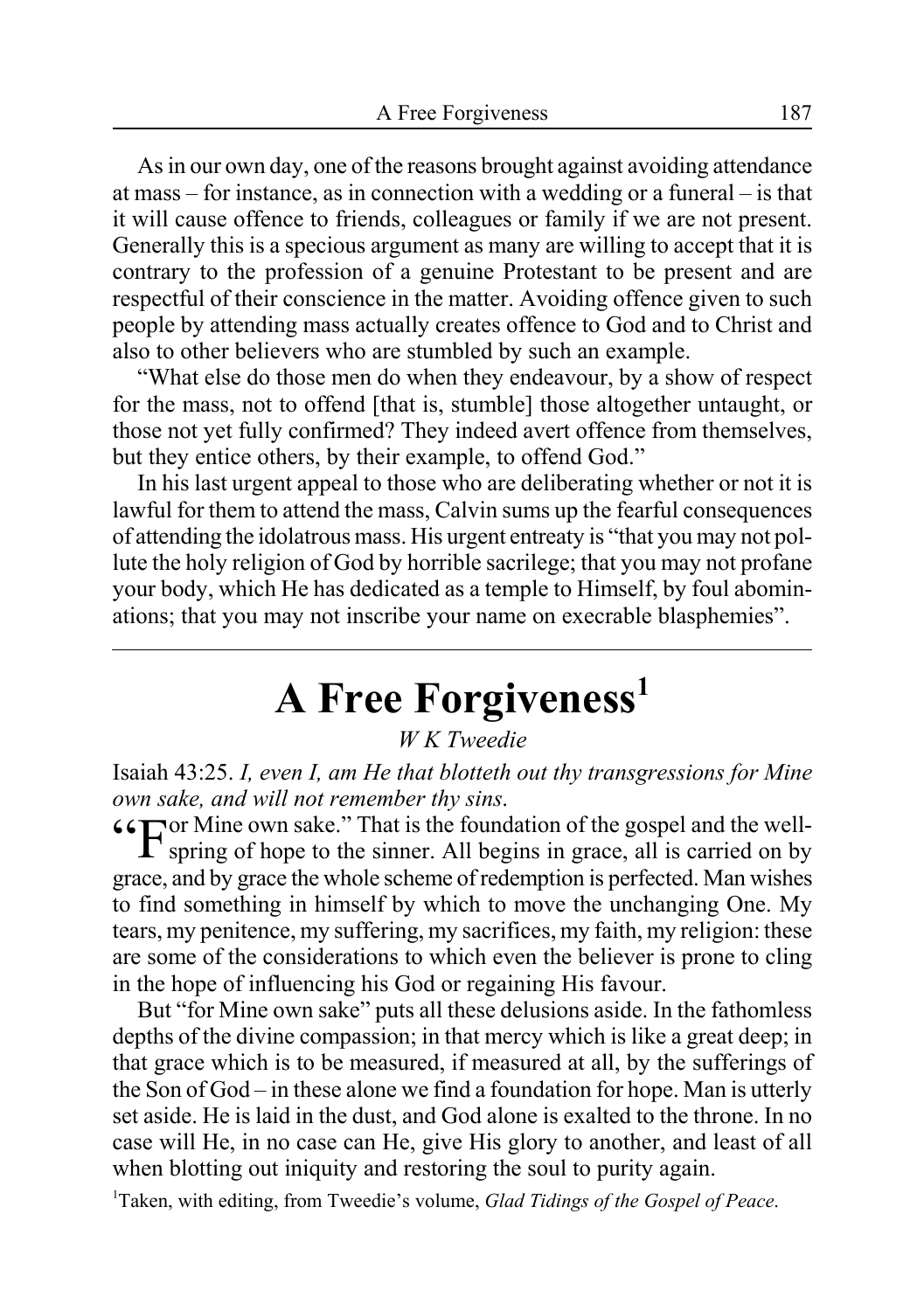Mark, moreover, how this Almighty condescension speaks: "I, even I, am He that . . . will not remember thy sins". As if the Omniscient One could forget! As if He who is the same yesterday, today and for ever could change! Now, when all this is said or done to reassure the sinner, may he not boldly come for pardoning mercy? Or if he still refuses under any pretext, may not the God of pardons renew the complaint: "What could have been done to My vineyard that I have not done in it?" O my soul, may it be otherwise with you! Commit yourself in well-doing to Him who delights to pardon, and He will cause you to delight "in the abundance of peace". "Put Me in remembrance, let us plead together," are the gracious words of God. Plead then in faith, and God must change before your hopes can fail.

## **Notes and Comments Abusers of Themselves with Mankind**

The subject of those that "abuse themselves with mankind" (1 Cor 6:9) is an unpleasant one, and would surely come among those things of which the Apostle says "it is a shame even to speak" (Eph 5:12); but when almost every news programme has something on the subject, it is a matter that we can hardly avoid. Scripture is perfectly clear that such practice is sinful, and expressly warns us that the utter destruction of the cities of the plain in Abraham's day was "an example unto those that after should live ungodly" (2 Pet 2:6). On the other hand, the sin is not one that cannot be washed out in the blood of Christ, and among the Corinthian believers there were some who had been guilty of that sin but had repented and forsaken their evil way (1 Cor 6:9-11). They did not make a "biological" excuse for their unclean conduct, nor is any such excuse valid today.

Scripture also tells us that the sin is closely connected with idolatry and false religion, and that those who "did not like to retain God in their knowledge" may be given up to it by God as a punishment (Rom 1:28). Probably numerous examples of this have occurred in our own day. The element of "the reprobate mind" that is spoken of in the verse in Romans is seen in the openness and boldness with which the sin is often made public, and in the determination that others must be compelled to endorse it. It is seen too in the opposition to the ordinary biblical standards of morality; and proponents of the sin frequently argue nowadays that those who condemn the sin are not fit for positions of responsibility in society, while those who are ensnared by it are suitable for all roles, even those involving families and children.

The two main examples of the sin in Scripture – Sodom (Gen 19:5) and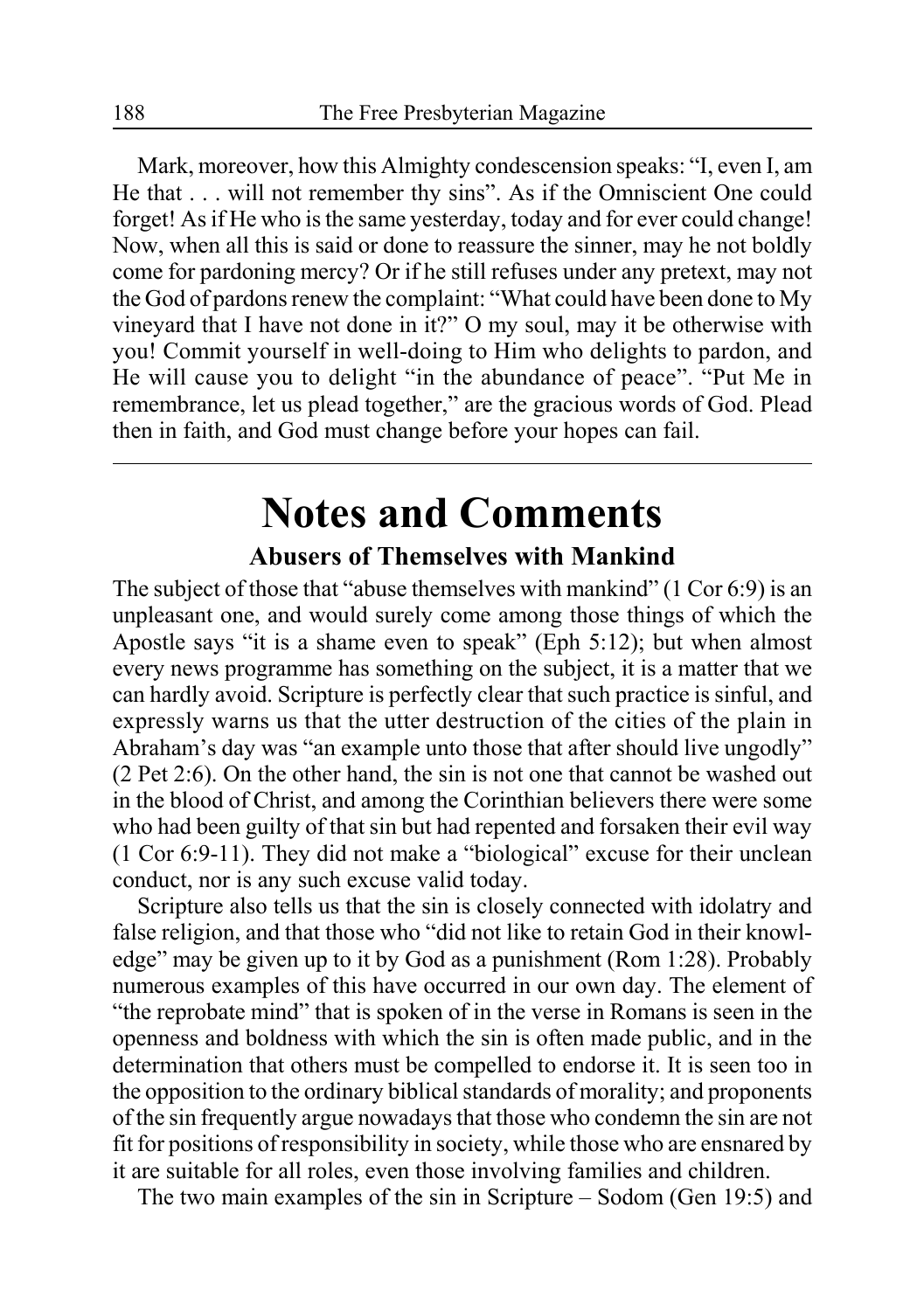Gibeah (Jdg 19:22) – strongly suggest that the situation in Britain is likely to get worse. In both cases, the inhabitants of the particular town demand the right, not only to indulge their evil desires, but to force others to submit to them. Scripture is here revealing the restless and insatiable tendency that lies behind this sin, involving a casting off, not only of duties towards God, but even of the most basic duties towards one's neighbour.

The evil movement that supports this sin has been gathering strength for over half a century, and now threatens to carry all before it. There is hardly a public figure who dares to "move the wing, or open the mouth, or peep" against it. How it will have an end, we find hard to imagine; but end it must because "He must reign, till He hath put all enemies under His feet" (1 Cor 15:25). That is a day that we pray and long for. *DWBS*

#### **First Taste of the Named Person Scheme**

A mother in Aberdeen, Mrs Susan Watt, who has five children, reported at the end of March on "Archbishop Cranmer's blog", on the internet, about an interview that her youngest child, aged almost 13, had been subjected to at her school, Harlaw Academy. The child was taken out of class and told that she had an appointment with the school nurse. There was no prior notice of this "appointment". The nurse was not the usual school nurse, and the child had never seen her before.

The questions were of a probing nature and included the following. "Who do you live with? Do you get on with your sister? Where do your other siblings live – do they live nearby? Do your parents work? What jobs do they do? Do you have any pets? How many pets? Do you sleep well? (When the girl answered, Yes, to this question the nurse said: "So no bed-wetting then?") Have you started your menstrual periods? Do you feel safe and secure in your home? Do you feel loved and cared for? Are you listened to? If you have a problem who would you go to? Do you have a good relationship with your parents? Can you talk to them?" etc, etc. The girl said that she felt very uncomfortable and taken aback at the questions, and she rang her mother as soon as she could. Some such questions might have been appropriate if there had been a proper health reason for them, but apparently there was no such reason.

The mother has since spoken to the school and filed a complaint against the NHS. The headmaster, reasonably enough, said that he had no prior knowledge of the questions. The lead nurse mentioned SHANARRI (Safe, Healthy, Achieving, Nurtured, Active, Respected, Responsible, Included), GIRFEC (Getting It Right For Every Child), and the Named Person scheme which is already being implemented at Harlaw Academy. She refused to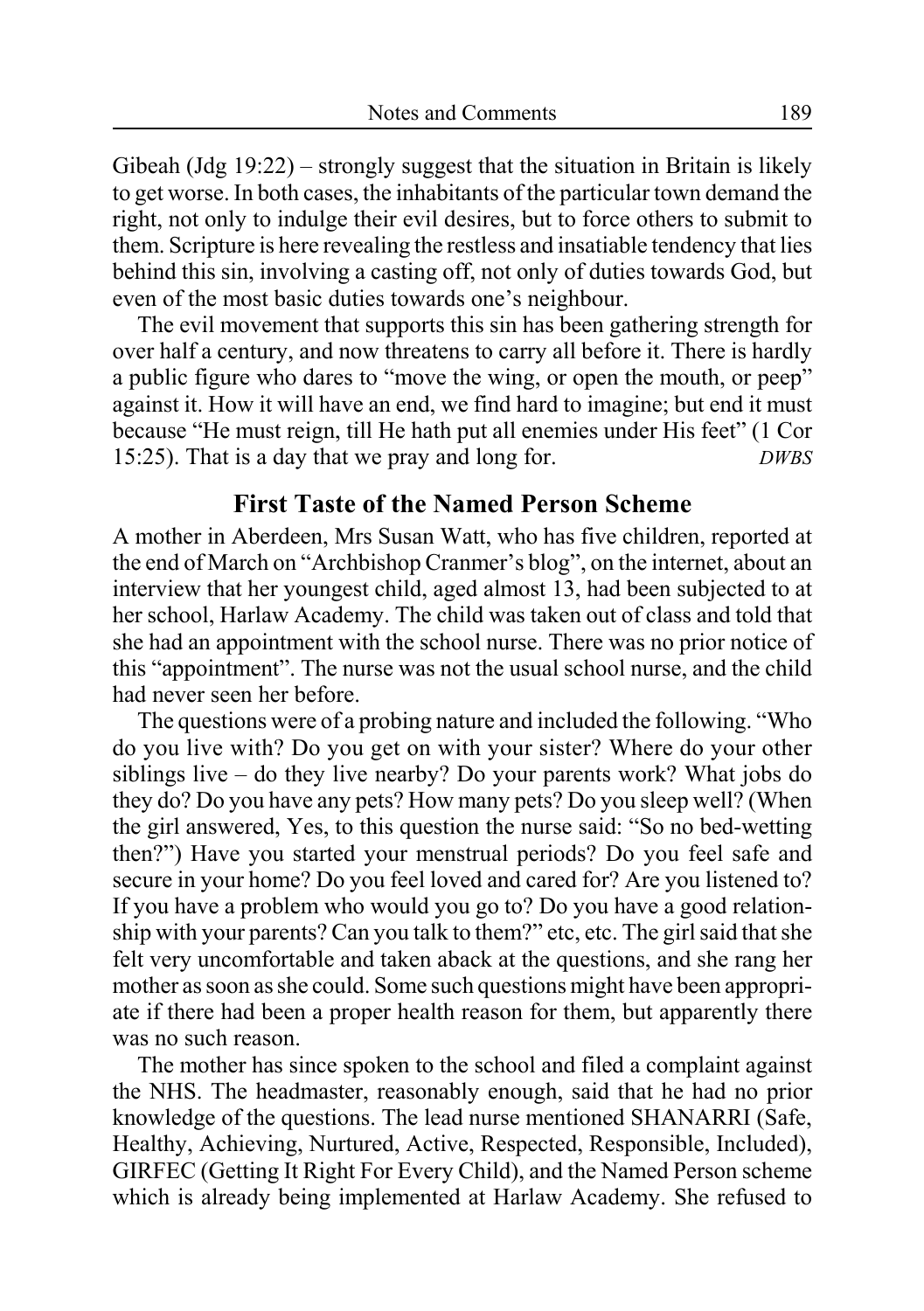give a copy of the notes that the nurse had taken at the interview on the grounds of "confidentiality".

It appears that the intention is to ask these questions of all children in their first year in Aberdeen secondary schools. The Christian Institute may be able to provide more information. For the moment, we would warn parents in Scotland, and indeed all family members, including grandparents, that any stray remarks relating to children under 18 made to doctors, dentists and other health-workers, teachers and carers may be reported to the Named Person and may rebound on the family. One woman had a compulsory psychiatric assessment after the birth of a baby because she happened to mention casually to a nursery worker, when she was heavily pregnant and collecting an older child from the nursery, that she was "struggling". With the loss of true religion, Scotland is in danger of entering a "communist-style" society in which trust breaks down. So it was in the days of the Covenanters. "Be ye therefore wise as serpents and harmless as doves" (Mt 10:16). *DWBS*

### **The Word of God**

In an art gallery in Cracow, Poland, is a large painting which fills an entire wall. The painting is of a grim scene of Christian martyrdom and has the unpleasant title, "Nero's Torches". The picture, by a Polish artist, Henryk Siemiradzki (1843-1902), shows a brutal-looking Nero lounging on a covered bed in the centre of the canvas, looking bored. He is attended by African slaves and has a debauched company of men and women around him. Several of the men wear pink flowers in their hair. In front of him, preparations are in hand for the burning of a number of Christians. The martyrs have been trussed up with combustible material at the top of high poles and are about to be set on fire. The grave faces of the Christian martyrs contrast with the coarseness and sensuality of Nero's entourage.

The scene fills one with disgust, and seems entirely inappropriate as the subject of a painting. But as one turns from it, one notices a huge Latin inscription on the base of the gold frame: "Et tenebrae eam non comprehenderunt" – "And the darkness comprehended it not". Suddenly one realises what the painting is about. The perspective is instantly transferred from earth to heaven, and one sees, not the wicked vilely triumphing over the godly, but the godly, with the approval of heaven, bearing witness to, and triumphing over, the wicked. "Precious in the sight of the Lord is the death of His saints" (Ps 116:15).

The immediate effect of an apposite scripture in transforming one's view is remarkable. The more that the people of God can apply His Word to their lives, the wiser and happier they will be. *DWBS*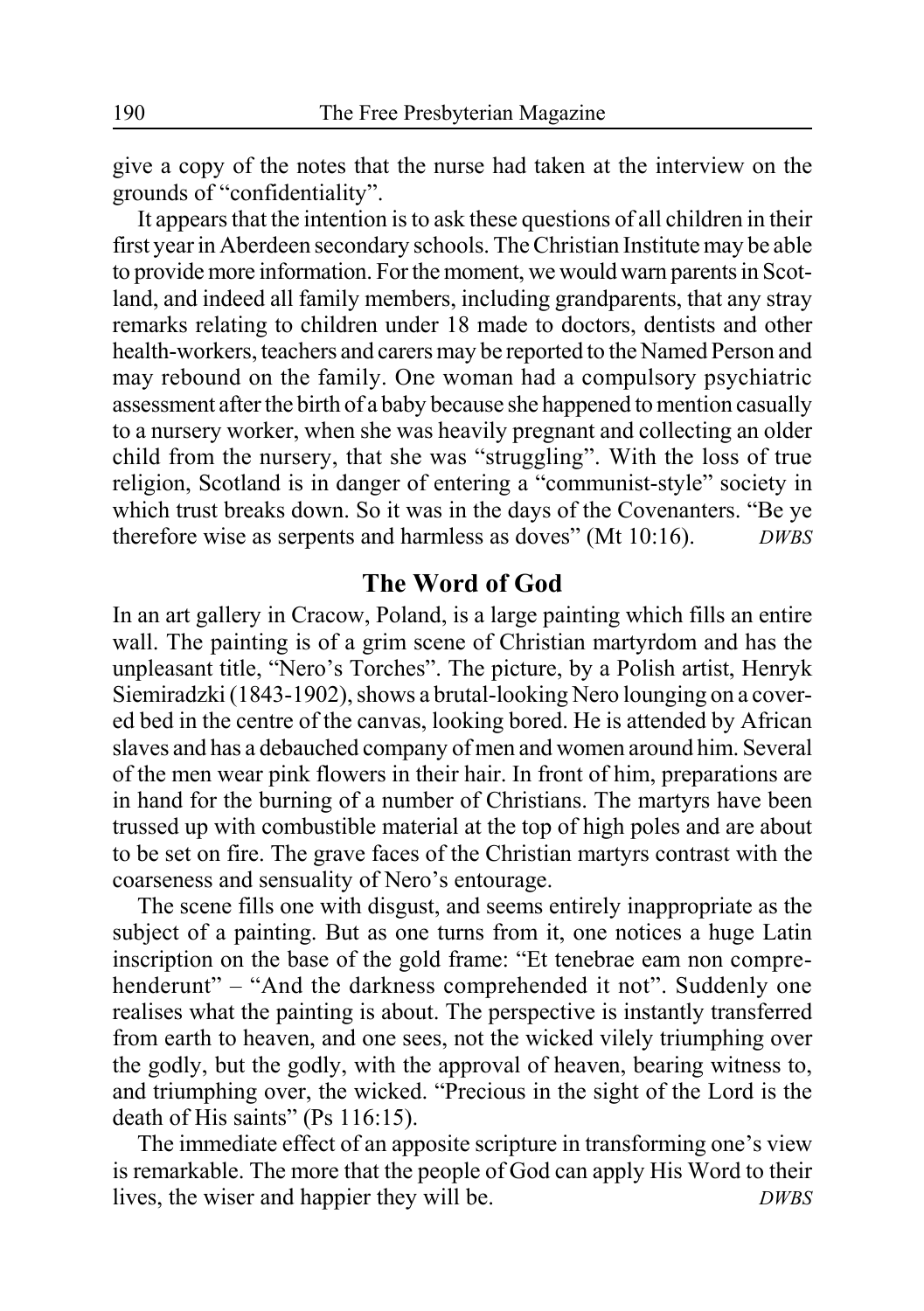# **Protestant View**

### **Wasted Lives**

The number of women entering convents to become nuns has increased from only seven in 2004 to 45 last year and is now at its highest level since 1990. According to the Roman Catholic authorities, these statistics show that there is "a gap in the market for meaning in our culture" and that "as a generation we have turned a corner".

No doubt such women have a sense of the emptiness of materialism and of a worldly lifestyle and are trying to find something in their religion which will satisfy the needs of their souls. We feel sorry for such women, however, since they are looking in the wrong place for fulfilment in life. Taking entangling vows of obedience, chastity and poverty will not be for their own spiritual good or anyone else's. Monastic orders have ever confounded devotion to the Church of Rome with true dedication to Christ. The two are, however, entirely opposite. Furthermore, biblical separation from worldliness certainly does not require withdrawal from normal family life. But as long as they are dedicating their lives to the practice and advancement of unbiblical Roman Catholic religion, these sadly deluded women – however well-intentioned they may be at the outset – are only wasting their lives serving the kingdom of darkness. *AWM* 

# **Church Information**

#### **Removed by Death**

Mr John Buchanan, for many years an elder in the Uig, Lewis, congregation, passed away on May 10. We extend our sympathy to the family

### *Heidelberg Catechism* **Review**

The review in the April issue, of the Banner of Truth edition of the *Heidelberg Catechism*, referred to the use of *impart* in relation to forgiveness, which is a significant element in justification. It was not intended to suggest that the publisher has a defective view of this doctrine. Question 60, for instance, uses the word *impute*. The original Latin and German do mean *give freely*, and *impart* is an alternative translation to *give* in Question 56. It is more literal than *impute*. Other translations have used *impute*, however, due to the context of not being condemned. It may be useful in future editions to mention *impute* in a footnote.

The word *impart* has undesirable associations and is best avoided in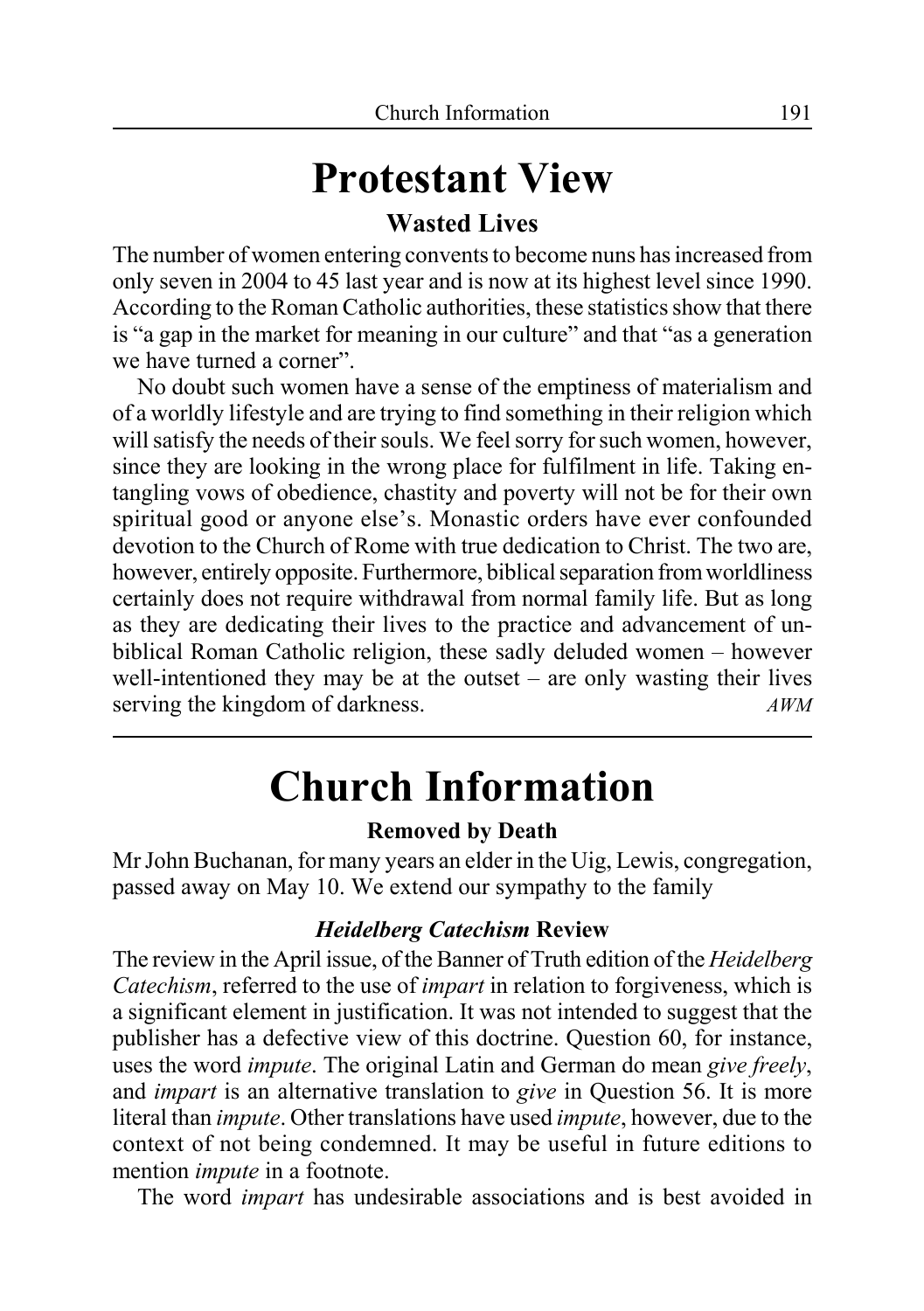relation to justification as it is frequently used in relation to false views of the doctrine. Two examples from many instances are in the Joint Declaration on the Doctrine of Justification by the Lutheran World Federation and the Roman Catholic Church, and the second Anglican/Roman Catholic International Commission Statement on Salvation and the Church (1986). The latter seeks to blur the clear distinctions of the Reformation between justification and sanctification. It says that God's "creative word imparts what it imputes. By pronouncing us righteous, God also makes us righteous. He imparts a righteousness which is His and becomes ours" (quoted from Hywel R Jones, *Gospel & Church*, p 99). *MV*

### **Sermons of Archibald Cook**

Free Presbyterian Publications have now made available these sermons in a 332-page hardback, under the title, *Eternal Reality*. The sermons have been translated into English from the Gaelic in which they were preached; they cost £19.50. Copies may be obtained from the Free Presbyterian Bookroom. Rev Neil Cameron wrote of Cook: "The people [of his congregation] felt that they had in him a faithful servant of Christ – a true, unwavering friend that wept with them that wept and rejoiced with them that rejoiced, and one who lived and laboured for their everlasting benefit". And Donald Sage, a nineteenth-century Scottish minister wrote, "I question if there be any of the age in which we live who, in pure disinterested zeal, in holy abstractedness from the world, in vital godliness, or in exclusive devotedness to the external interests of the kingdom of heaven, more nearly approximates to the divinelytrained disciples of Galilee than does Archibald Cook".

#### **College and Library Fund**

By appointment of Synod, the first of two special collections for the College and Library Fund is due to be taken in congregations during June.

*W Campbell,* General Treasurer

#### **Acknowledgement of Donations**

*The General Treasurer* acknowledges with sincere thanks the following donations:

*College & Library Fund:* Anon, £350.

*Eastern Europe Fund:* Anon, for the Lord's work in the Ukraine, £120.

*Congregational Treasurers* acknowledge with sincere thanks the following donations: **Fort William:** Anon, £50.

**Glasgow:** *Bus Fund:* Anon, £100, £20, £20, £20. *Eastern Europe Fund:* Anon, £60, £10, £60.

**Laide:** Friend, Holland, £500; Estate of late I MacKenzie, £535.04; Friend, Dingwall, for calendars, £20. *Eastern Europe Fund:* Friend, Aultbea, £30, £30, £30, £30, £40; Friend, Arina, £40, £40; Friend, Holland, £563.88, £250; Friend, Melvaig, £100; Isle View Residents, £13, £5, £6; Friends, Inverness, £50; Friend, Shieldaig, £50; Friend, Applecross, £50; Friend, Udrigle, £150; Friend, Laide, £30, £35; Strathburn Residents, £68.35, £61.03 per Rev DAR; Friend, Strathburn, £25 per CR. *Sustentation Fund:* Friend, Holland, £500; Friend, Aultbea, £40; Friend, Mellon Charles, £10 per Rev DAR; Friend, Aultbea, £30, £30 per CR.

**Staffin:** Raasay Friend, £20 per Rev WAW. *Manse Fund:* Anon, £100 per Rev WAW.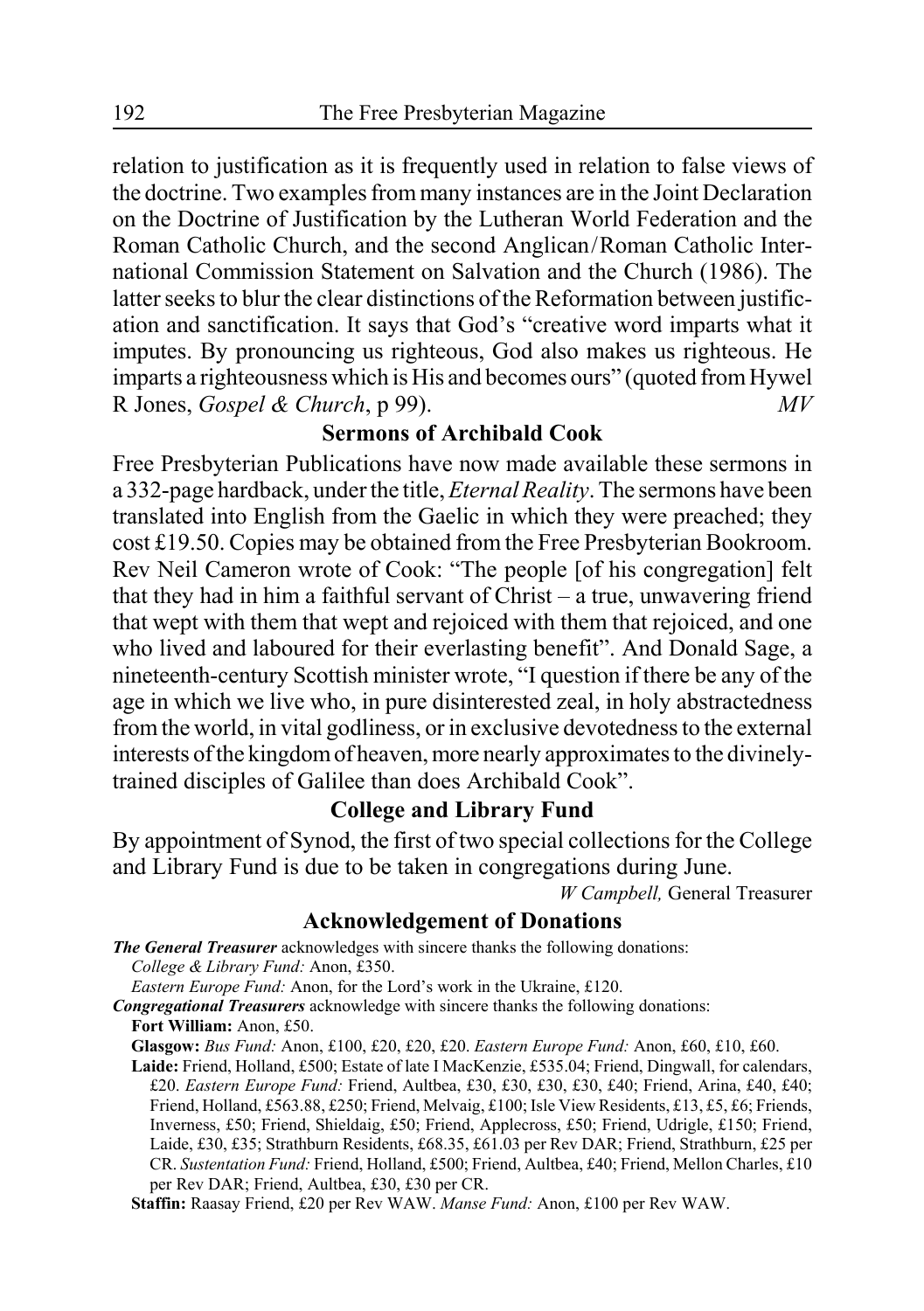### **FREE PRESBYTERIAN PLACES OF WORSHIP**

#### **Scotland**

**Aberdeen:** 2 Alford Place, AB10 1YD, Sabbath 11 am, 6 pm; Tuesday, 7.15 pm. Rev D W B Somerset BSc DPhil, 18 Carlton Place, Aberdeen, AB15 4BQ; tel: 01224 645250.

**Bracadale: Struan:** Sabbath 12 noon; Wednesday 7 pm (fortnightly). Contact Rev J B Jardine; tel: 01859 502253.

**Dingwall:** Church, Hill Street: Sabbath 11 am, 6.30 pm; Wednesday 7.30 pm. **Beauly** (Balblair): Sabbath 6.30 pm, Thursday 7.30 pm. Rev Neil M Ross BA, 10 Achany Rd, Dingwall, IV15 9JB; tel/fax: 01349 864351, e-mail: nmross2001@yahoo.co.uk.

**Dornoch:** Sabbath 11.30 am. Manse tel: 01862 810615. **Bonar:** Sabbath 6 pm. Wednesday 7.30 pm (alternately in Dornoch and Bonar). **Lairg:** Church and Manse; **Rogart:** Church; no F P services. Contact Rev N M Ross; tel: 01349 864351. **Dundee:** Manse. No F P Church services.

**Edinburgh:** 63 Gilmore Place, Sabbath 11 am, 6.30 pm; Thursday 7.30 pm. Rev D Campbell, 35B Barnton Avenue West, Edinburgh EH4 6DF; tel: 0131 312 8227.

**Farr** (by Daviot)**:** Sabbath 12 noon. **Tomatin:** Sabbath 12 noon. **Stratherrick:** Sabbath 12 noon. (Each of these services is held once in three weeks as intimated). **Farr:** Thursday 7.30 pm (as intimated). Contact Mr M J Schouten; tel: 01463 221776.

**Fort William:** Monzie Square, Sabbath 11 am, 6.30 pm as intimated. Manse: 15 Perth Place, PH33 6UL; tel: 01397 708553. Contact Mr D A McKinnon. Tel: 01397 702597.

**Gairloch** (Ross-shire): Sabbath 11 am, 6.30 pm. Prayer meeting in **Strath**, Thursday 7.30 pm. Rev A E W MacDonald MA, F P Manse, Gairloch, Ross-shire, IV21 2BS; tel: 01445 712247.

**Glasgow:** St Jude's Church, 137 Woodlands Road, G3 6LE. Sabbath 11 am and 6.30 pm; Wednesday 7.30 pm. Rev Roderick MacLeod BA, 4 Laurel Park Close, Glasgow, G13 1RD; tel: 0141 954 3759.

**Greenock:** 40 East Hamilton Street, Sabbath 2.30 pm.

**Halkirk:** Sabbath 11.30 am; Thursday 7.30 pm. Manse tel: 01847 831758. **Thurso:** Sabbath 5 pm; **Wick:** Church; **Strathy:** Church; no F P Church services.

**Harris (North): Tarbert:** Sabbath 12 noon, 6 pm; Thursday 7 pm. **Stockinish:** Tuesday 7 pm. Rev J B Jardine BD, F P Manse, Tarbert, Isle of Harris, HS3 3DF; tel: 01859 502253, e-mail: northharris.fpc@btopenworld.com.

**Harris (South): Leverburgh:** Sabbath 12 noon, 6 pm. **Sheilebost:** Sabbath 12 noon (as intimated). Prayer meetings in **Leverburgh, Sheilebost** and **Strond** as intimated. Rev K D Macleod BSc, F P Manse, Leverburgh, HS5 3UA; tel: 01859 520271.

**Inverness:** Chapel Street, Sabbath 11 am, 6.30 pm; Wednesday 7.30 pm. Contact Mr A MacRae; tel: 01463 790521.

**Kinlochbervie:** Sabbath 11.30 am; Tuesday 7.30 pm. Manse tel: 01971 521268. **Scourie:** Sabbath 6 pm.

**Kyle of Lochalsh:** Sabbath 6 pm. Manse tel: 01599 534933. Contact Rev D A Ross; tel: 01445 731340.

**Laide** (Ross-shire): Sabbath 12 noon, 6 pm; Wednesday 7 pm. Rev D A Ross. F P Manse, Laide, IV22 2NB; tel: 01445 731340. **Lochcarron:** Sabbath 11 am, 6 pm; Wednesday 7 pm. Manse.

**Lochinver:** Church. No F P services at present. Manse tel: 01571 844484.

**Ness:** Sabbath 12 noon, 6 pm; Wednesday 7 pm. Rev A W MacColl MA PhD, F P Manse, Swainbost, HS2 0TA; tel: 01851 810228. **North Tolsta:** Sabbath 12 noon, 6 pm; Thursday 7 pm; 1st Monday of month 7 pm. Manse tel: 01851 890325. Contact Rev J R Tallach; tel: 01851 702501.

**North Uist: Bayhead:** Sabbath 12 noon, 6 pm; Wednesday 7.30 pm (fortnightly). **Sollas:** Wednesday 7.30 pm (fortnightly). Rev D Macdonald BA, F P Manse, Bayhead, North Uist, HS6 5DS; tel: 01876 510233.

**Oban:** Church and Manse. No F P services at present.

**Perth:** Pomarium, off Leonard Street. Sabbath 11 am, 6 pm; Wednesday 7.30 pm. Contact Rev D Campbell; tel: 0131 312 8227.

**Portree:** Sabbath 12 noon, 6.30 pm; Wednesday 7 pm.. Rev I D MacDonald, F P Manse, Achachork, Portree, IV51 9HT; tel: 01478 612110. **Raasay:** Sabbath 12 noon, 6 pm; Saturday 7 pm. Contact Rev W A Weale; tel:01470 562243.

**Shieldaig:** Sabbath 11 am; **Applecross:** Sabbath 6pm. Tuesday 7 pm (alternately in Shieldaig and Applecross). Shieldaig manse tel: 01520 755259, Applecross manse tel: 01520 744411. Contact Rev D A Ross; tel: 01445 731340.

**Staffin:** Sabbath 12 noon, 5 pm; Wednesday 7 pm. Rev W A Weale, F P Manse, Staffin, IV51 9HY; tel: 01470 562243.

**Stornoway:** Matheson Road, Sabbath 11 am, 6.30 pm; Thursday 7.30 pm. **Achmore:** Sabbath 12 noon; Tuesday 7 pm. Rev J R Tallach MB ChB, 2 Fleming Place, Stornoway, HS1 2NH; tel: 01851 702501.

**Tain:** Church and Manse. **Fearn:** Church. No F P services. See Dornoch and Bonar.

**Uig (Lewis) Miavaig:** Sabbath 12 noon Gaelic, 6 pm English; Wednesday 12 noon. Manse tel: 01851 672251. Contact Rev J R Tallach; tel: 01851 702501.

**Ullapool:** Sabbath 11 am, 6 pm; Wednesday 7.30 pm. Manse: Quay Street, IV26 2UE; tel: 01854 612449.

**Vatten:** Sabbath 6 pm; Wednesday 7 pm (fortnightly). **Glendale, Waternish:** As intimated.Contact Rev J B Jardine; tel: 01859 502253.

#### **England**

**Barnoldswick:** Kelbrook Road, Sabbath 11 am, 6 pm; Friday 7.30 pm; Wednesday 8 pm, alternately in Sandbach and Gatley. **South Manchester:** Sabbath 6.00 pm, in Trinity Church, Massie Street, Cheadle (entry at rear of building). Rev K M Watkins, 1 North Street, Barnoldswick, BB18 5PE; tel: 01282 850296.

**Broadstairs:** Sabbath 11 am, 5 pm at Portland Centre, Hopeville Ave, St Peter's; Tuesday 7 pm at Friends' Meeting House, St Peter's Park Rd. Contact Dr T Martin; tel: 01843 866369**.**

**London:** Zoar Chapel, Varden St, E1. Sabbath 11 am, 6.30 pm; Wednesday 7 pm. Rev J MacLeod MA, 6 Church Ave, Sidcup, Kent, DA14 6BU; tel: 0208 309 1623.

#### **Northern Ireland**

**Larne:** Station Road. Sabbath 11.30 am, 6.30 pm; Monday 11.00 am. Contact Rev K M Watkins; tel: 01282 850296.